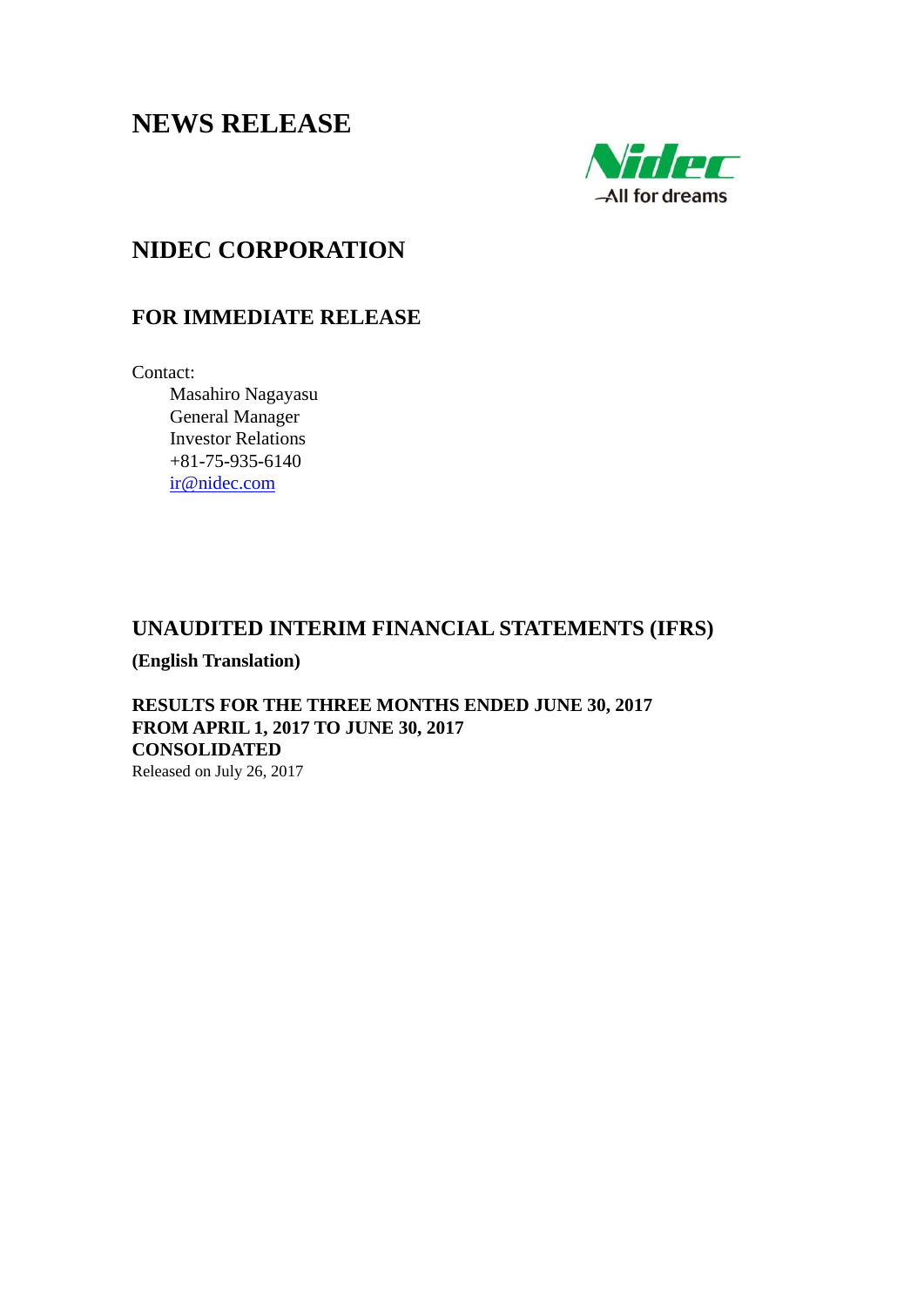# **NIDEC CORPORATION**

**Stock Listings:** Tokyo Stock Exchange **Head Office:** Kyoto, Japan **Date of Filing of Japanese Quarterly Report (Plan):** August 9, 2017

## **1. Selected Consolidated Financial Performance Information for the Three Months Ended June 30, 2017 (IFRS) (unaudited)**

## **(1) Consolidated Results of Operations**

|                                                              |           | (Yen in millions)          |
|--------------------------------------------------------------|-----------|----------------------------|
|                                                              |           | Three months ended June 30 |
|                                                              | 2016      | 2017                       |
| Net sales                                                    | 276,206   | 343,091                    |
| Ratio of change from the same period of previous fiscal year | $(3.1)\%$ | 24.2%                      |
| Operating profit                                             | 31,524    | 39,022                     |
| Ratio of change from the same period of previous fiscal year | 5.6%      | 23.8%                      |
| Profit before income taxes                                   | 29,087    | 36,326                     |
| Ratio of change from the same period of previous fiscal year | (7.9)%    | 24.9%                      |
| Profit attributable to owners of the parent                  | 22,028    | 28,194                     |
| Ratio of change from the same period of previous fiscal year | (5.3)%    | 28.0%                      |
| Comprehensive income for the period                          | (44, 424) | 38,794                     |
| Ratio of change from the same period of previous fiscal year |           |                            |

|                                                                   |       | Yen                        |
|-------------------------------------------------------------------|-------|----------------------------|
|                                                                   |       | Three months ended June 30 |
|                                                                   | 2016  | 2017                       |
| Earnings per share attributable to owners of the parent - Basic   | 74.27 |                            |
| Earnings per share attributable to owners of the parent - Diluted |       |                            |

## **(2) Consolidated Financial Position**

|                                                                               |                | (Yen in millions) |
|-------------------------------------------------------------------------------|----------------|-------------------|
|                                                                               | March 31, 2017 | June 30, 2017     |
| Total assets                                                                  | 1,676,901      | 1,716,577         |
| Total equity                                                                  | 856,519        | 876,892           |
| Total equity attributable to owners of the parent                             | 847,285        | 867,669           |
| Ratio of total equity attributable to owners of the parent to total<br>assets | 50.5%          | 50.5%             |

## **2. Dividends (unaudited)**

|                | ren            |
|----------------|----------------|
| Year ended     | Year ending    |
| March 31, 2017 | March 31, 2018 |
| (actual)       | (target)       |
| 40.00          | 45.00          |
| 45.00          | 45.00          |
| 85.00          | 90.00          |
|                |                |

*(Yen)* 

(Note) Revision of previously announced dividend targets during this reporting period: No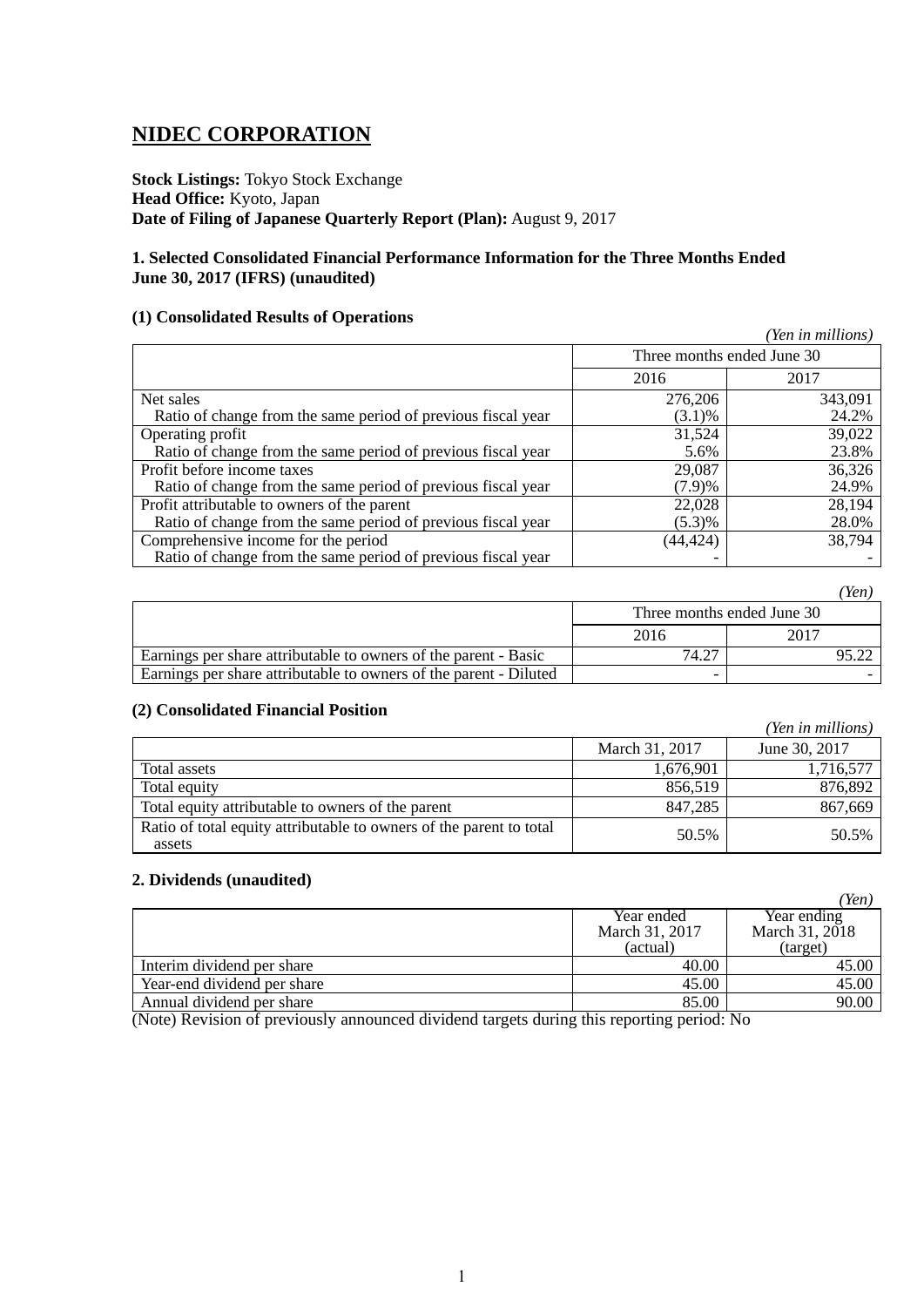## **3. Forecast of Consolidated Financial Performance (for the fiscal year ending March 31, 2018)**

|                                                                          |                                         | (Yen in millions)             |
|--------------------------------------------------------------------------|-----------------------------------------|-------------------------------|
|                                                                          | Six months ending<br>September 30, 2017 | Year ending<br>March 31, 2018 |
| Net sales                                                                | 650,000                                 | 1,375,000                     |
| Operating profit                                                         | 80,000                                  | 165,000                       |
| Profit before income taxes                                               | 77,000                                  | 161,000                       |
| Profit attributable to owners of the parent                              | 60,000                                  | 127,000                       |
| Earnings per share attributable to owners of the parent –<br>Basic (Yen) | 202.65                                  | 428.94                        |

(Note) Revision of the previously announced financial performance forecast during this reporting period: Yes

### **4. Others**

**(1) Changes in significant subsidiaries (changes in "specified subsidiaries" (***tokutei kogaisha***) accompanying changes in the scope of consolidation) during this period:** None

### **(2) Changes in accounting policies:**

- 1. Changes due to revisions to accounting standards: None
- 2. Changes due to other reasons: None
- 3. Changes in accounting estimates: None

### **(3) Number of shares issued (common stock)**

- 1. Number of shares issued at the end of each period (including treasury stock): 298,142,234 shares at March 31, 2017 298,142,234 shares at June 30, 2017
- 2. Number of treasury stock at the end of each period: 1,544,634 shares at March 31, 2017 2,065,527 shares at June 30, 2017
- 3. Weighted-average number of shares issued at the beginning and end of each period: 296,600,641 shares for the three months ended June 30, 2016 296,077,185 shares for the three months ended June 30, 2017

NIDEC (Nidec Corporation and its consolidated subsidiaries) finalized the provisional accounting treatment for the business combination in the three months ended September 30, 2016 and March 31, 2017. NIDEC's condensed quarterly consolidated financial statements for the three months ended June 30, 2016 reflect the revision of the initially allocated amounts of acquisition price as NIDEC finalized the provisional accounting treatment for the business combination.

Investor presentation materials relating to our financial results for the three months ended June 30, 2017 are expected to be published on our corporate website on July 26, 2017.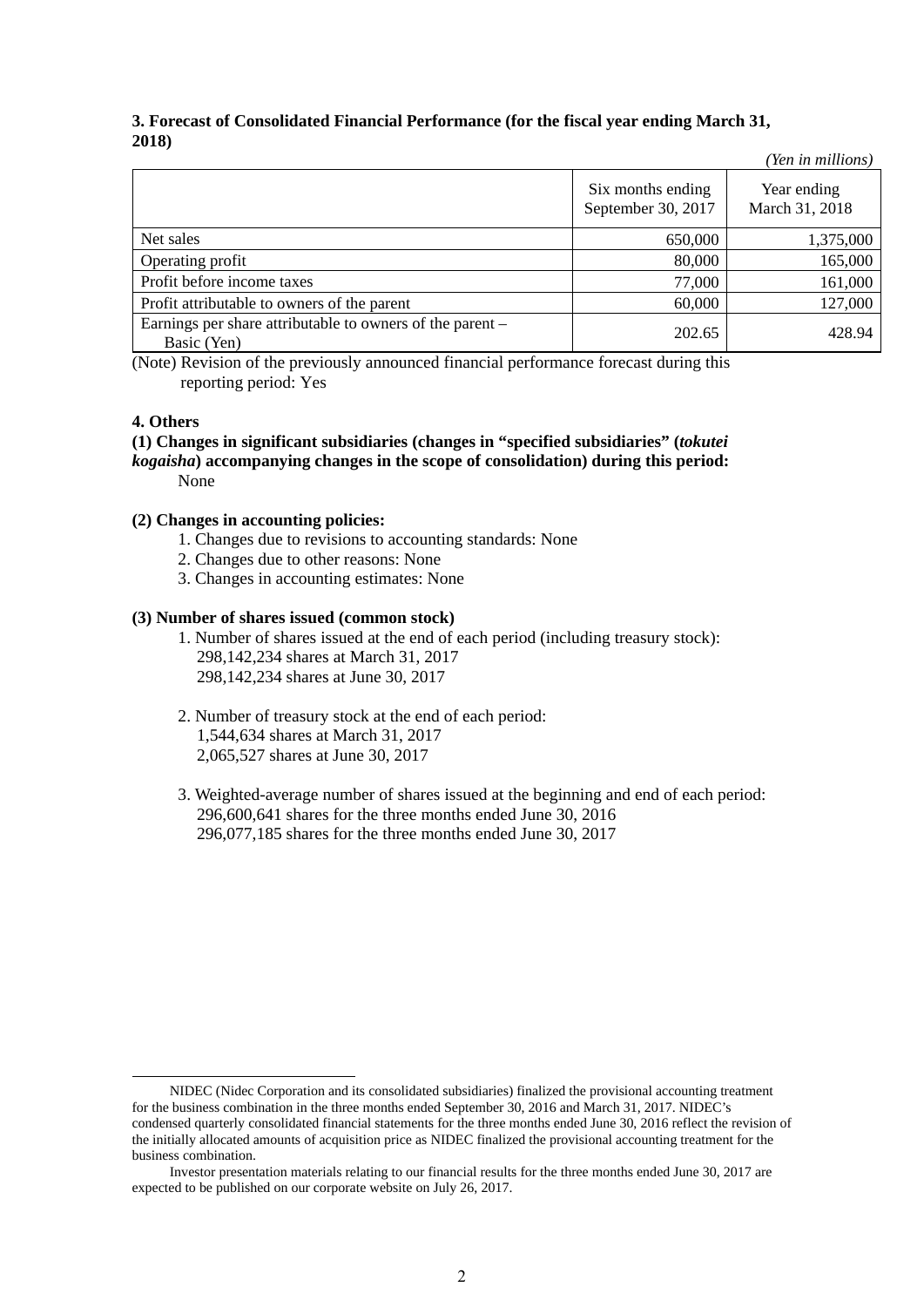## **1. Operating and Financial Review and Prospects**

## **(1) Analysis of Operating Results**

## **1. Overview of Business Environment for the Three Months Ended June 30, 2017**

During the three months ended June 30, 2017, the world economy saw the U.S. economy continue to expand moderately, and the FRB carry out an additional interest rate hike in June. The European economy continued to recover as well, after political uncertainty was dispelled upon Mr. Emmanuel Macron's election as the new French president and the victory of the new political party led by him in the latest election for the lower house of the country's parliament. While the Japanese economy enjoyed a moderate recovery as well, the Chinese economy, though with its hi-tech and other industries in good shape, may decelerate depending on the country's future financial policies.

It was under such an environment that NIDEC (Nidec Corporation and its consolidated subsidiaries) continued to pursue our targets for the fiscal year ending March 31, 2021 of consolidated net sales of ¥2 trillion and an operating profit ratio of 15% based on our mid-term strategic goal, "Vision 2020," and achieved in the three months ended June 30, 2017 the highest three-month net sales and operating profit for the period in our history.

#### **2. Consolidated Operating Results**

**Consolidated Operating Results for the Three Months Ended June 30, 2017 ("this three-month period"), Compared to the Three Months Ended June 30, 2016 ("the same period of the prior year")**

|                                             |                                        |                                        |                            | (Yen in millions)                          |
|---------------------------------------------|----------------------------------------|----------------------------------------|----------------------------|--------------------------------------------|
|                                             | Three months<br>ended<br>June 30, 2016 | Three months<br>ended<br>June 30, 2017 | Increase<br>or<br>decrease | Increase<br><b>or</b><br>decrease<br>ratio |
| Net sales                                   | 276,206                                | 343,091                                | 66,885                     | 24.2%                                      |
| Operating profit                            | 31,524                                 | 39,022                                 | 7,498                      | 23.8%                                      |
| Operating profit ratio                      | 11.4%                                  | 11.4%                                  |                            |                                            |
| Profit before income taxes                  | 29,087                                 | 36,326                                 | 7,239                      | 24.9%                                      |
| Profit attributable to owners of the parent | 22,028                                 | 28,194                                 | 6,166                      | 28.0%                                      |

Consolidated net sales increased 24.2% to ¥343,091 million for this three-month period compared to the same period of the prior year, recording the highest quarterly net sales in our history. Operating profit increased 23.8% to ¥39,022 million for this three-month period compared to the same period of the prior year, also recording the highest quarterly operating profit in our history. The average exchange rate between the Japanese yen and the U.S. dollar for this three-month period was ¥111.09 to the U.S. dollar, which reflected a depreciation of the Japanese yen against the U.S. dollar approximately 3%, compared to the same period of the prior year. The average exchange rate between the Japanese yen and the Euro for this three-month period was ¥122.19 to the Euro, which reflected a slight depreciation of the Japanese yen against the Euro compared to the same period of the prior year. The fluctuations of the foreign currency exchange rates had a positive effect on our net sales approximately ¥4,500 million and our operating profit approximately ¥500 million for this three-month period compared to the same period of the prior year.

Profit before income taxes increased 24.9% to ¥36,326 million for this three-month period compared to the same period of the prior year despite an exchange loss of ¥2,600 million arising from loans denominated in foreign currencies for the funds necessary for acquisitions. Profit attributable to owners of the parent increased 28.0% to ¥28,194 million for this three-month period compared to the same period of the prior year.

NIDEC finalized the provisional accounting treatment for the business combination in the three months ended September 30, 2016 and the three months ended March 31, 2017. NIDEC's condensed quarterly consolidated financial statements for the year ended March 31, 2017 reflect the revision of the initially allocated amounts of acquisition price as NIDEC finalized the provisional accounting treatment for the business combination.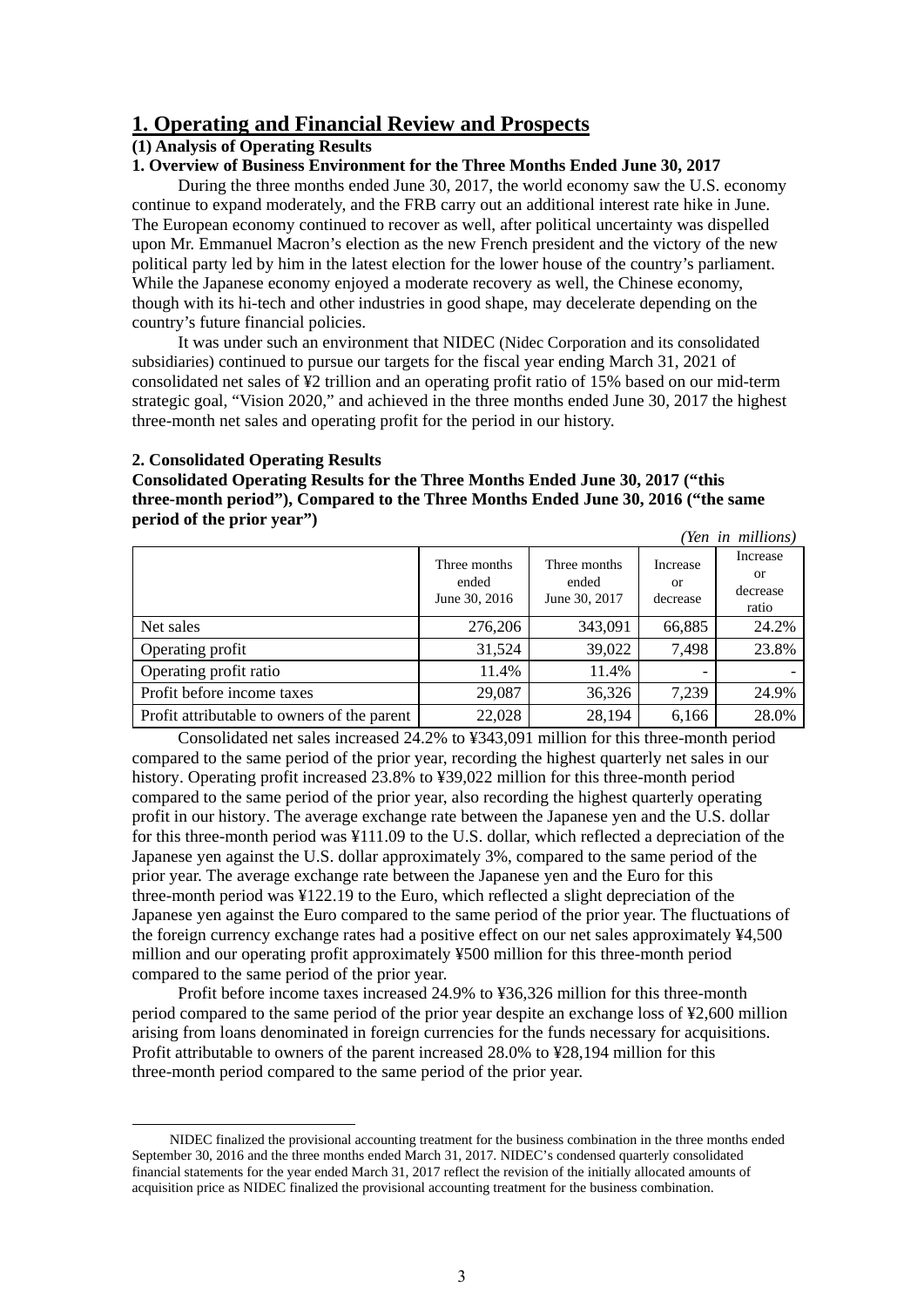## **Operating Results by Product Category for this three-month period Compared to the same period of the prior year**

#### **Small precision motors**

|                                               |                                        |                                        |                         | (Yen in millions)                              |
|-----------------------------------------------|----------------------------------------|----------------------------------------|-------------------------|------------------------------------------------|
|                                               | Three months<br>ended<br>June 30, 2016 | Three months<br>ended<br>June 30, 2017 | Increase or<br>decrease | Increase<br><sub>or</sub><br>decrease<br>ratio |
| Net sales of small precision motors           | 94,801                                 | 103,753                                | 8,952                   | 9.4%                                           |
| Hard disk drives spindle motors               | 42,799                                 | 44,730                                 | 1,931                   | 4.5%                                           |
| Other small precision motors                  | 52,002                                 | 59,023                                 | 7,021                   | 13.5%                                          |
| Operating profit of small precision<br>motors | 13,748                                 | 16,914                                 | 3,166                   | 23.0%                                          |
| Operating profit ratio                        | 14.5%                                  | 16.3%                                  |                         |                                                |

Net sales of small precision motors increased 9.4% to ¥103,753 million for this three-month period compared to the same period of the prior year. The fluctuations of the foreign currency exchange rates had a positive effect on our net sales of small precision motors approximately ¥2,200 million for this three-month period compared to the same period of the prior year.

Net sales of spindle motors for hard disk drives, or HDDs, for this three-month period increased 4.5% to ¥44,730 million compared to the same period of the prior year. Although the number of units sold of spindle motors for HDDs decreased 1.9% compared to the same period of the prior year, there were increases in sales due to an increase of selling price and a positive effect of the foreign currency exchange rate fluctuations.

Net sales of other small precision motors for this three-month period increased 13.5% to ¥59,023 million compared to the same period of the prior year. This increase was mainly due to an increase in sales of brushless DC motors and fan motors.

Operating profit of small precision motors increased 23.0% to ¥16,914 million for this three-month period compared to the same period of the prior year. The fluctuations of the foreign currency exchange rates had a positive effect on our operating profit of small precision motors approximately ¥200 million for this three-month period compared to the same period of the prior year.

|                                                                                     |                                        |                                        |                         | (Yen in millions)                              |
|-------------------------------------------------------------------------------------|----------------------------------------|----------------------------------------|-------------------------|------------------------------------------------|
|                                                                                     | Three months<br>ended<br>June 30, 2016 | Three months<br>ended<br>June 30, 2017 | Increase or<br>decrease | Increase<br><sub>or</sub><br>decrease<br>ratio |
| Net sales of automotive, appliance,<br>commercial and industrial products           | 138,250                                | 188,893                                | 50,643                  | 36.6%                                          |
| Appliance, commercial and<br>industrial products                                    | 74,257                                 | 120,184                                | 45,927                  | 61.8%                                          |
| Automotive products                                                                 | 63,993                                 | 68,709                                 | 4,716                   | 7.4%                                           |
| Operating profit of automotive,<br>appliance, commercial and<br>industrial products | 13,814                                 | 17,435                                 | 3,621                   | 26.2%                                          |
| Operating profit ratio                                                              | 10.0%                                  | 9.2%                                   |                         |                                                |

## **Automotive, appliance, commercial and industrial products**

Net sales of automotive, appliance, commercial and industrial products increased 36.6% to ¥188,893 million for this three-month period compared to the same period of the prior year. The fluctuations of the foreign currency exchange rates had a positive effect on our net sales of automotive, appliance, commercial and industrial products approximately ¥1,900 million for this three-month period compared to the same period of the prior year.

Net sales of appliance, commercial and industrial products for this three-month period increased 61.8% compared to the same period of the prior year. This increase was primarily due to the newly consolidated subsidiaries acquired in the three months ended March31, 2017.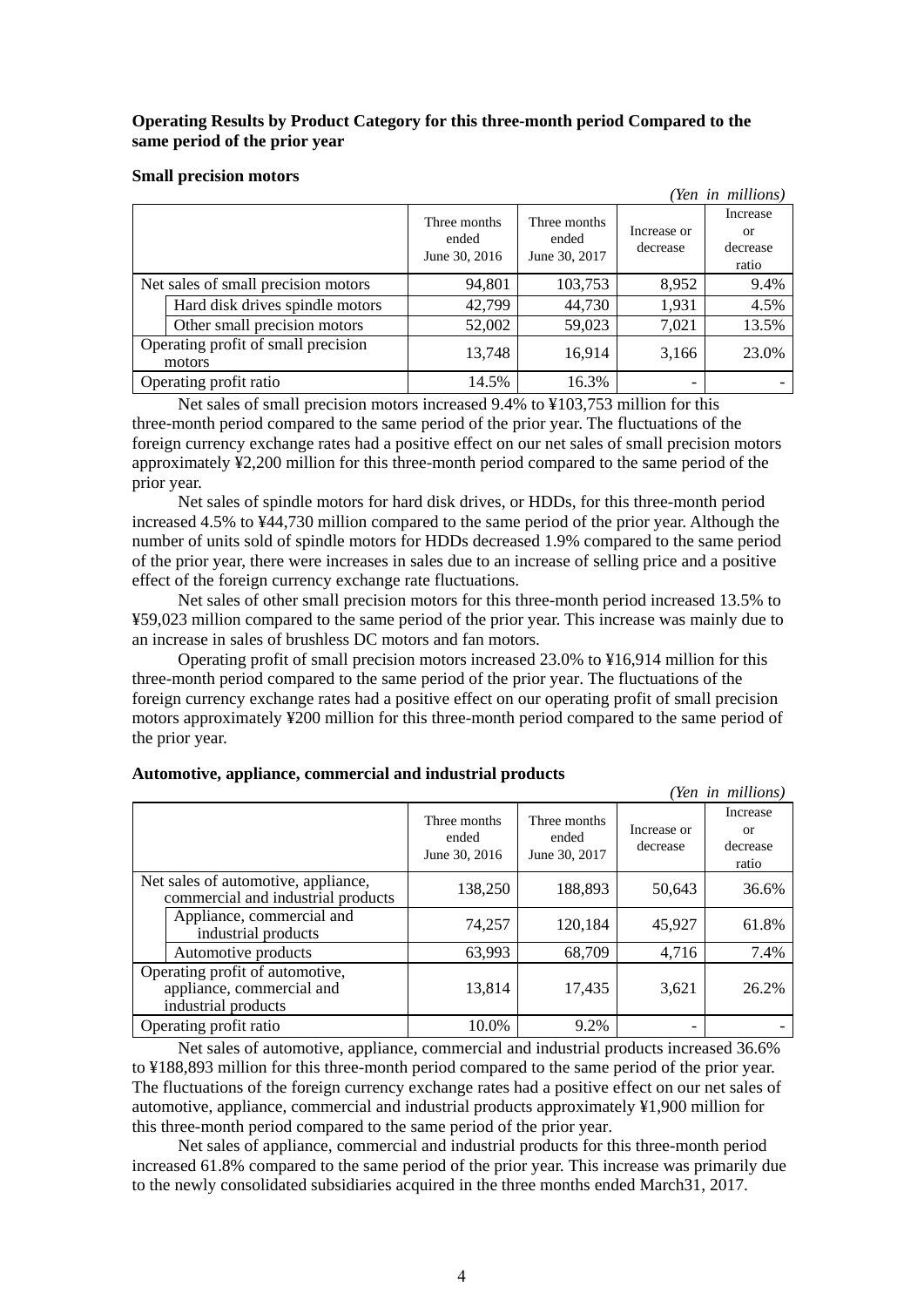Net sales of automotive products for this three-month period increased 7.4% compared to the same period of the prior year due to increases in sales for automotive motors such as electric power steering motors and products of control valves at Nidec Tosok Corporation and positive effect of the foreign currency exchange rate fluctuations.

Operating profit of automotive, appliance, commercial and industrial products increased 26.2% to ¥17,435 million for this three-month period compared to the same period of the prior year mainly due to an increase in sales. The fluctuations of the foreign currency exchange rates had a positive effect on our operating profit of automotive, appliance, commercial and industrial products approximately ¥200 million for this three-month period compared to the same period of the prior year.

Excluding sales effect of approximate ¥38,600 million and operating profit effect of approximate ¥1,300 million by Nidec Leroy-Somer Holding and Nidec Control Techniques Limited, operating profit ratio of automotive, appliance, commercial and industrial products would have been higher than 10.7% for this three months period.

### **Machinery**

|                               |                                        |                                        |                         | (Yen in millions)                   |
|-------------------------------|----------------------------------------|----------------------------------------|-------------------------|-------------------------------------|
|                               | Three months<br>ended<br>June 30, 2016 | Three months<br>ended<br>June 30, 2017 | Increase or<br>decrease | Increase<br>or<br>decrease<br>ratio |
| Net sales of machinery        | 27,146                                 | 32,583                                 | 5.437                   | 20.0%                               |
| Operating profit of machinery | 4,895                                  | 6,329                                  | 1.434                   | 29.3%                               |
| Operating profit ratio        | 18.0%                                  | 19.4%                                  |                         |                                     |

Net sales of machinery increased 20.0% to ¥32,583 million for this three-month period compared to the same period of the prior year due to the increase in sales of the press machines and the test systems at Nidec Read Corporation.

Operating profit of machinery increased 29.3% to ¥6,329 million for this three-month period compared to the same period of the prior year due to the increase in sales.

#### **Electronic and optical components**

|                                                                |                                        |                                        |                         | (Yen in millions)                   |
|----------------------------------------------------------------|----------------------------------------|----------------------------------------|-------------------------|-------------------------------------|
|                                                                | Three months<br>ended<br>June 30, 2016 | Three months<br>ended<br>June 30, 2017 | Increase or<br>decrease | Increase<br>or<br>decrease<br>ratio |
| Net sales of electronic and optical<br>components              | 15,161                                 | 16,939                                 | 1,778                   | 11.7%                               |
| profit of electronic<br>Operating<br>and<br>optical components | 2,110                                  | 3,062                                  | 952                     | 45.1%                               |
| Operating profit ratio                                         | 13.9%                                  | 18.1%                                  |                         |                                     |

Net sales of electronic and optical components increased 11.7% to ¥16,939 million and operating profit of electronic and optical components increased 45.1% to ¥3,062 million for this three-month period compared to the same period of the prior year.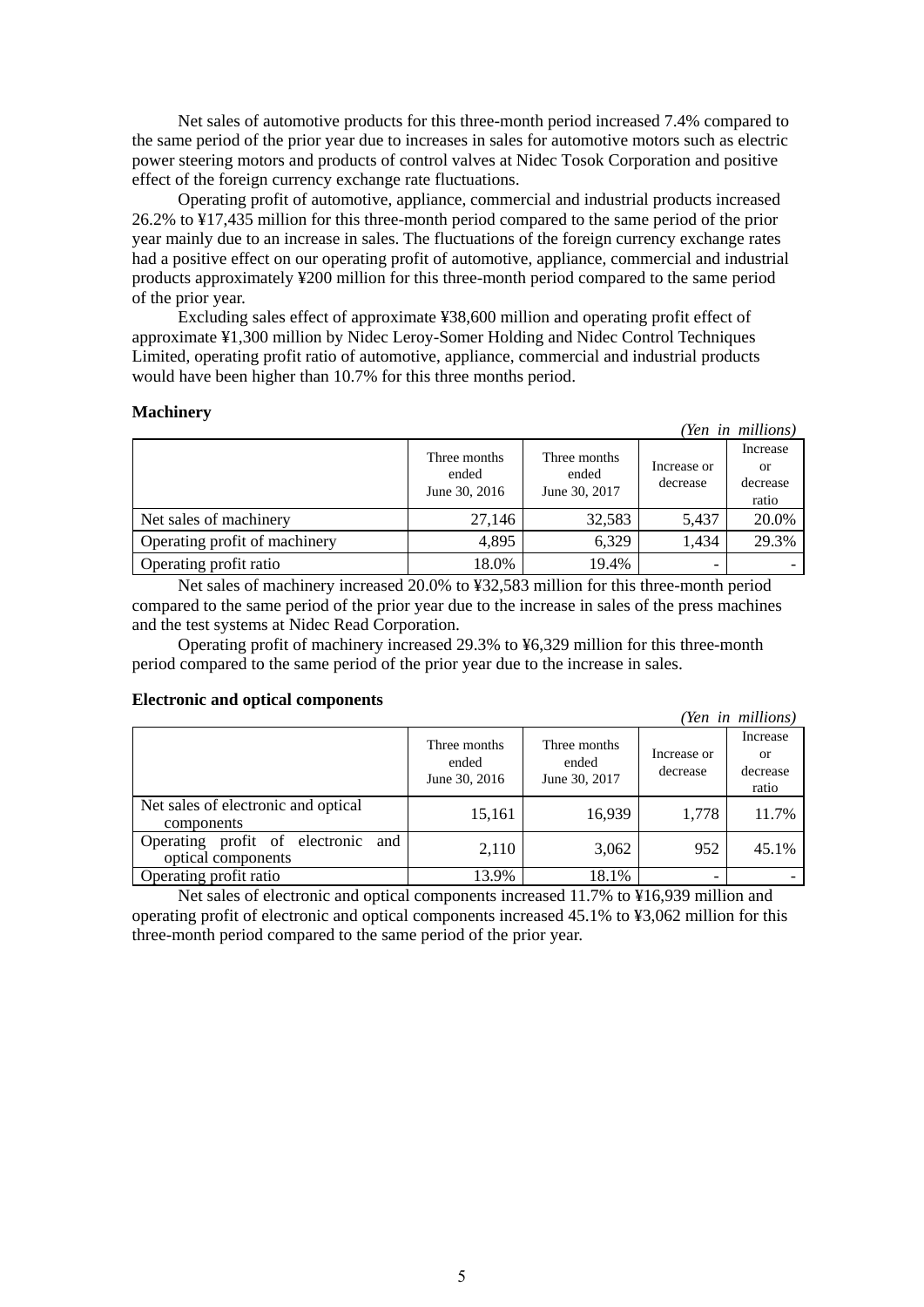#### **Other products**

|                                    |                                        |                                        |                         | (Yen in millions)                   |
|------------------------------------|----------------------------------------|----------------------------------------|-------------------------|-------------------------------------|
|                                    | Three months<br>ended<br>June 30, 2016 | Three months<br>ended<br>June 30, 2017 | Increase or<br>decrease | Increase<br>or<br>decrease<br>ratio |
| Net sales of other products        | 848                                    | 923                                    | 75                      | 8.8%                                |
| Operating profit of other products | 134                                    | 151                                    | 17                      | 12.7%                               |
| Operating profit ratio             | 15.8%                                  | 16.4%                                  |                         |                                     |

Net sales of other products increased 8.8% to ¥923 million and operating profit of other products increased 12.7% to ¥151 million for this three-month period compared to the same period of the prior year.

## **Consolidated Operating Results for the Three Months Ended June 30, 2017 ("this 1Q"), Compared to the Three Months Ended March 31, 2017 ("the previous 4Q")**

|                                                |                                         |                                        |                         | (Yen in millions)                          |
|------------------------------------------------|-----------------------------------------|----------------------------------------|-------------------------|--------------------------------------------|
|                                                | Three months<br>ended<br>March 31, 2017 | Three months<br>ended<br>June 30, 2017 | Increase or<br>decrease | Increase<br><b>or</b><br>decrease<br>ratio |
| Net sales                                      | 331,083                                 | 343,091                                | 12,008                  | 3.6%                                       |
| Operating profit                               | 34,158                                  | 39,022                                 | 4,864                   | 14.2%                                      |
| Operating profit ratio                         | 10.3%                                   | 11.4%                                  |                         |                                            |
| Profit before income taxes                     | 34,531                                  | 36,326                                 | 1,795                   | 5.2%                                       |
| Profit attributable to owners of the<br>parent | 30,104                                  | 28,194                                 | (1,910)                 | (6.3)%                                     |

Consolidated net sales increased 3.6% to ¥343,091 million for this 1Q compared to the previous 4Q and operating profit increased 14.2% to ¥39,022 million for this 1Q compared to the previous 4Q, respectively achieving the highest net sales and operating profit for first period in our history.

The average exchange rate between the Japanese yen and the U.S. dollar for this 1Q was ¥111.09 to the U.S. dollar, which reflected an appreciation of the Japanese yen against the U.S. dollar approximately 2%, compared to the previous 4Q. The average exchange rate between the Japanese yen and the Euro for this 1Q was ¥122.19 to the Euro, which reflected a depreciation of the Japanese yen against the Euro approximately 1%, compared to the previous 4Q. The fluctuations of the foreign currency exchange rates had a negative effect on our net sales approximately ¥4,500 million as well as on our operating profit approximately ¥600 million for this 1Q compared to the previous 4Q.

Although an exchange loss arising from loans denominated in foreign currencies for the funds necessary for acquisitions was approximately ¥2,600 million for this 1Q, (an exchange gain was approximately ¥1,400 million for the previous 4Q), profit before income taxes increased 5.2% to ¥36,326 million for this 1Q compared to the previous 4Q and profit attributable to owners of the parent decreased 6.3% to ¥28,194 million for this 1Q compared to the previous 4Q.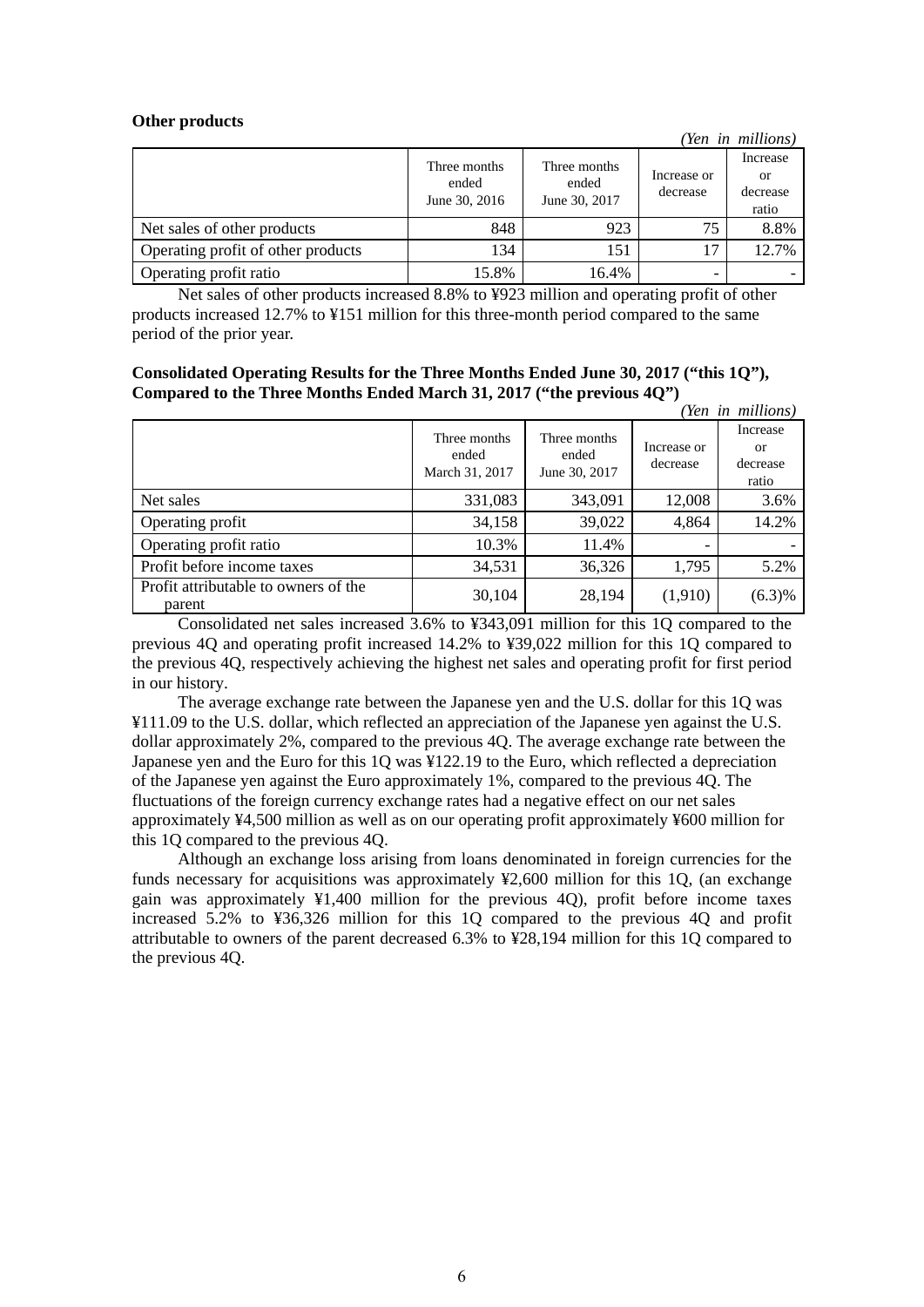## **Operating Results by Product Category for This 1Q Compared to The previous 4Q**

#### *(Yen in millions)*  Three months ended March 31, 2017 Three months ended June 30, 2017 Increase or decrease Increase or decrease ratio Net sales of small precision motors  $106,239$   $103,753$   $(2,486)$   $(2,3)\%$ Hard disk drives spindle motors  $\begin{vmatrix} 47,034 & 44,730 & 2,304 \end{vmatrix}$  (4.9)% Other small precision motors  $59,205$   $59,023$   $(182)$   $(0.3)\%$ Operating profit of small precision motors  $\begin{array}{c|c|c|c|c|c|c|c|c} \hline \text{motors} & & & 15,793 & & 16,914 & 1,121 & 7.1\% \ \hline \end{array}$ Operating profit ratio 14.9% 16.3%

#### **Small precision motors**

Net sales of small precision motors decreased 2.3% to ¥103,753 million for this 1Q compared to the previous 4Q. The fluctuations of the foreign currency exchange rates had a negative effect on our net sales of small precision motors approximately ¥1,900 million for this 1Q compared to the previous 4Q.

Net sales of spindle motors for HDDs decreased 4.9% to ¥44,730 million for this 1Q compared to the previous 4Q. The number of units sold of spindle motors for HDDs for this 1Q decreased approximately 4.7% compared to the previous 4Q.

Net sales of other small precision motors for this 1Q decreased 0.3% to ¥59,023 million compared to the previous 4Q. This decrease was due to decreases in sales of other small motors.

Operating profit of small precision motors increased 7.1% to ¥16,914 million for this 1Q compared to the previous 4Q. The fluctuations of the foreign currency exchange rates had a negative effect on our operating profit of small precision motors approximately ¥800 million for this 1Q compared to the previous 4Q.

|                                                                                     |                                         |                                        |                         | (Yen in millions)                              |
|-------------------------------------------------------------------------------------|-----------------------------------------|----------------------------------------|-------------------------|------------------------------------------------|
|                                                                                     | Three months<br>ended<br>March 31, 2017 | Three months<br>ended<br>June 30, 2017 | Increase or<br>decrease | Increase<br><sub>or</sub><br>decrease<br>ratio |
| Net sales of automotive, appliance,<br>commercial and industrial products           | 171,376                                 | 188,893                                | 17,517                  | 10.2%                                          |
| Appliance, commercial and<br>industrial products                                    | 101,035                                 | 120,184                                | 19,149                  | 19.0%                                          |
| Automotive products                                                                 | 70,341                                  | 68,709                                 | (1,632)                 | $(2.3)\%$                                      |
| Operating profit of automotive,<br>appliance, commercial and<br>industrial products | 15,935                                  | 17,435                                 | 1,500                   | 9.4%                                           |
| Operating profit ratio                                                              | 9.3%                                    | 9.2%                                   | ۰                       |                                                |

#### **Automotive, appliance, commercial and industrial products**

Net sales of automotive, appliance, commercial and industrial products increased 10.2% to ¥188,893 million for this 1Q compared to the previous 4Q. The fluctuations of the foreign currency exchange rates had a negative effect on our net sales of automotive, appliance, commercial and industrial products approximately ¥2,200 million for this 1Q compared to the previous 4Q.

Net sales of appliance, commercial and industrial products for this 1Q increased 19.0% compared to the previous 4Q mainly due to consolidation of newly acquired subsidiaries in the three months ended March 31, 2017 and positive effect of the seasonal factors.

Net sales of automotive products for this 1Q decreased 2.3% compared to the previous 4Q. This decrease was due to the negative effect of the foreign currency exchange rate fluctuations.

Operating profit of automotive, appliance, commercial and industrial products increased 9.4% to ¥17,435 million for this 1Q compared to the previous 4Q mainly due to the increase in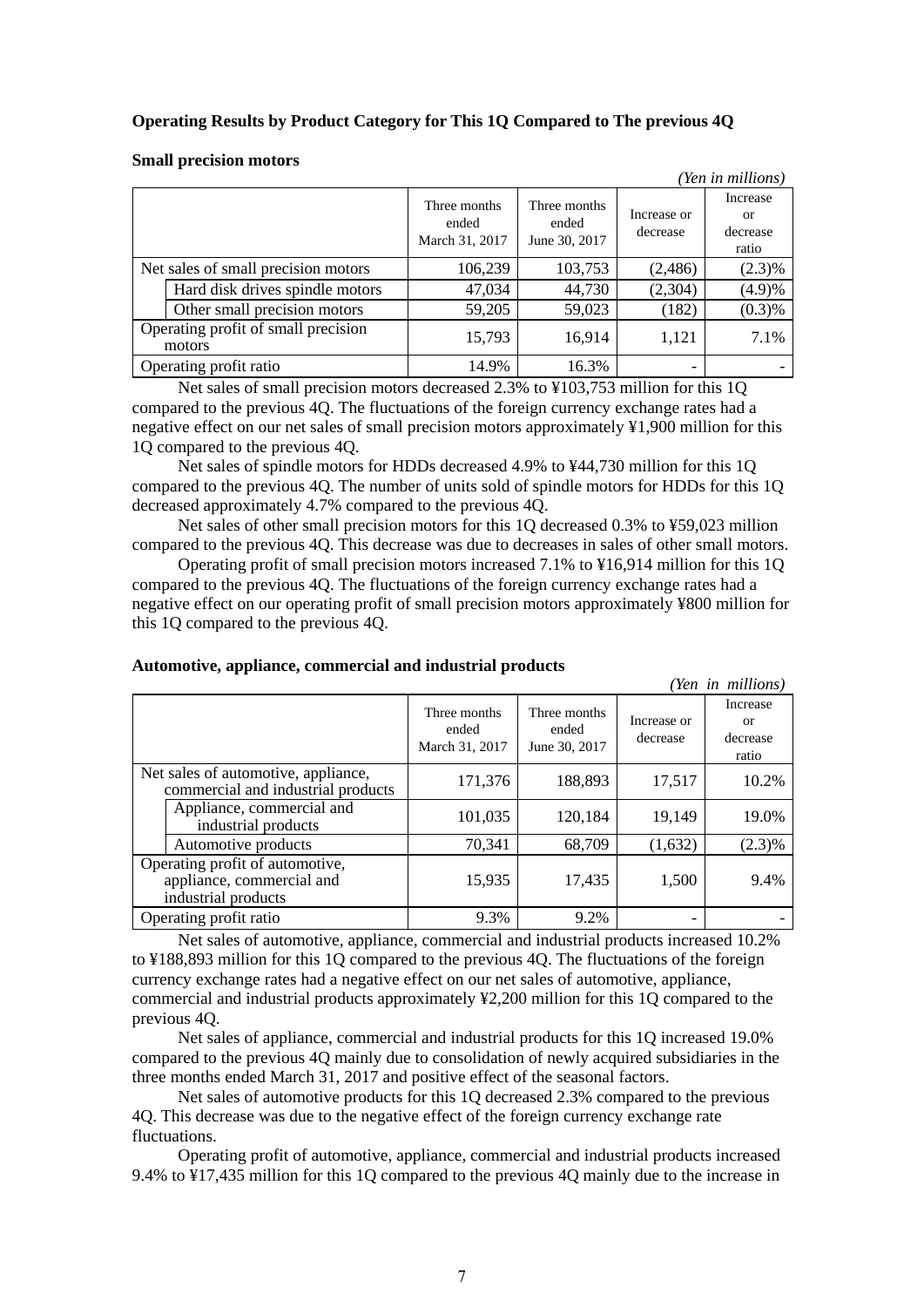sales. The fluctuations of the foreign currency exchange rates had a positive effect on our operating profit of automotive, appliance, commercial and industrial products approximately ¥200 million for this 1Q compared to the previous 4Q.

Excluding sales effect of approximate ¥38,600 million and operating profit effect of approximate ¥1,300 million by Nidec Leroy-Somer Holding and Nidec Control Techniques Limited, operating profit ratio of automotive, appliance, commercial and industrial products would have been higher than 10.7% for this 1Q.

#### **Machinery**

| - Ien in muuvist              |                                         |                                        |                         |                                     |  |  |  |
|-------------------------------|-----------------------------------------|----------------------------------------|-------------------------|-------------------------------------|--|--|--|
|                               | Three months<br>ended<br>March 31, 2017 | Three months<br>ended<br>June 30, 2017 | Increase or<br>decrease | Increase<br>or<br>decrease<br>ratio |  |  |  |
| Net sales of machinery        | 35,731                                  | 32,583                                 | (3,148)                 | (8.8)%                              |  |  |  |
| Operating profit of machinery | 5,990                                   | 6,329                                  | 339                     | 5.7%                                |  |  |  |
| Operating profit ratio        | 16.8%                                   | 19.4%                                  |                         |                                     |  |  |  |

*(Yen in millions)*

Net sales of machinery decreased 8.8% to ¥32,583 million for this 1Q compared to the previous 4Q due to the decrease in sales of LCD panel handling robots at Nidec Sankyo Corporation.

Operating profit of machinery increased 5.7% to ¥6,329 million for this 1Q compared to the previous 4Q mainly due to improved manufacturing costs and reduced fixed costs.

## **Electronic and optical components**

|                                                             |                                         |                                        |                         | (Yen in millions)                   |
|-------------------------------------------------------------|-----------------------------------------|----------------------------------------|-------------------------|-------------------------------------|
|                                                             | Three months<br>ended<br>March 31, 2017 | Three months<br>ended<br>June 30, 2017 | Increase or<br>decrease | Increase<br>or<br>decrease<br>ratio |
| Net sales of electronic and optical<br>components           | 16,765                                  | 16,939                                 | 174                     | 1.0%                                |
| and<br>Operating profit of electronic<br>optical components | 2,080                                   | 3,062                                  | 982                     | 47.2%                               |
| Operating profit ratio                                      | 12.4%                                   | 18.1%                                  |                         |                                     |

Net sales of electronic and optical components increased 1.0% to ¥16,939 million for this 1Q compared to the previous 4Q.

Operating profit of electronic and optical components increased 47.2% to ¥3,062 million for this 1Q compared to the previous 4Q.

#### **Other products**

|                                    |                                         |                                        |                         | (Yen in millions)                   |
|------------------------------------|-----------------------------------------|----------------------------------------|-------------------------|-------------------------------------|
|                                    | Three months<br>ended<br>March 31, 2017 | Three months<br>ended<br>June 30, 2017 | Increase or<br>decrease | Increase<br>or<br>decrease<br>ratio |
| Net sales of other products        | 972                                     | 923                                    | (49)                    | (5.0)%                              |
| Operating profit of other products | 116                                     | 151                                    | 35                      | 30.2%                               |
| Operating profit ratio             | 11.9%                                   | 16.4%                                  |                         |                                     |

Net sales of other products decreased 5.0% to ¥923 million for this 1Q compared to the previous 4Q.

Operating profit of other products increased 30.2% to ¥151 million for this 1Q compared to the previous 4Q.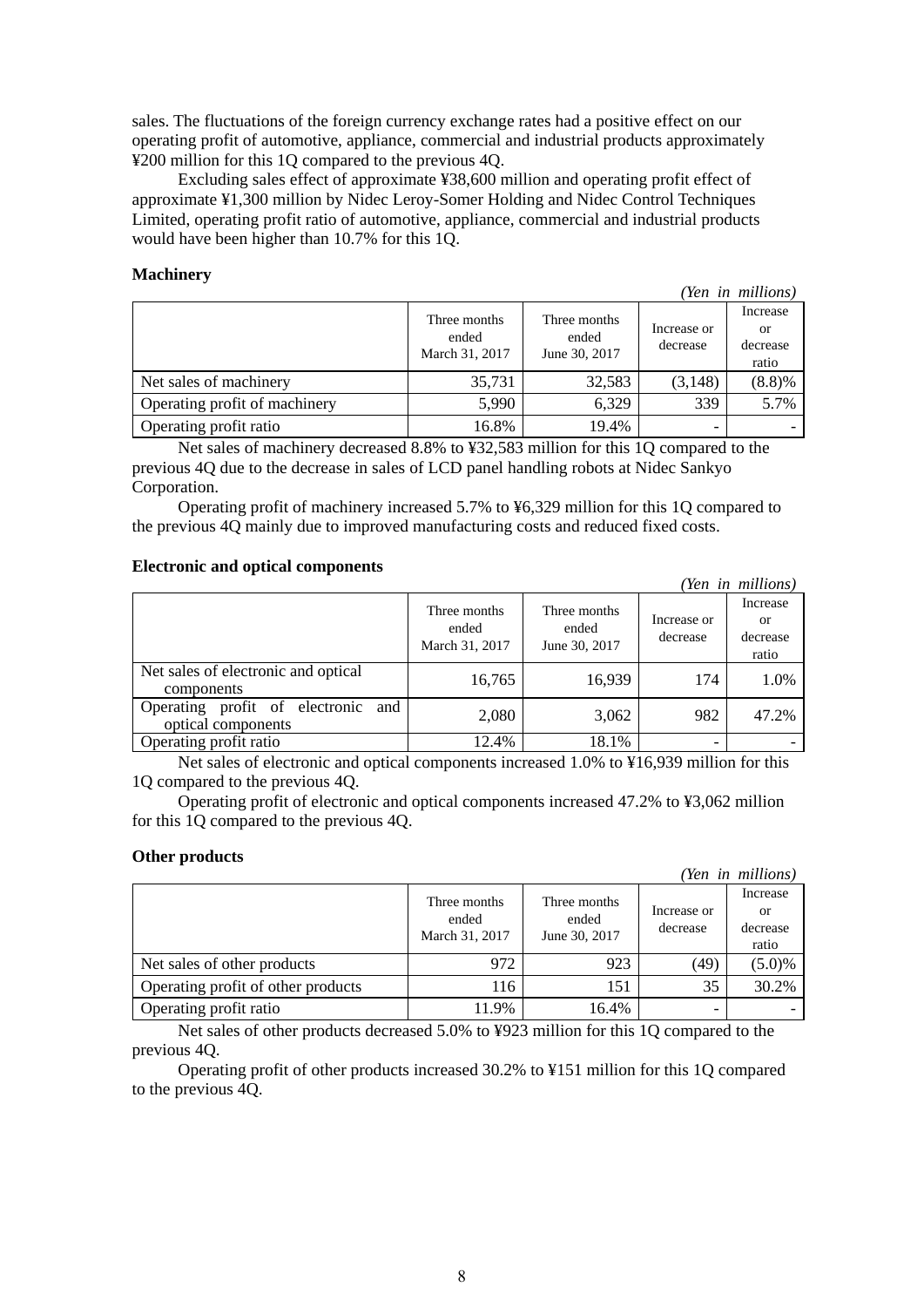#### **(2) Financial Position**

*(Yen in millions)* As of March 31, 2017 As of June 30, 2017 Increase or decrease Total assets 1,676,901 1,716,577 39,676 Total liabilities 19.303 820.382 839.685 19.303 Total equity attributable to owners of the parent  $\begin{array}{|l} \hline \end{array}$  847,285 867,669 20,384 Interest-bearing debt \*1 412,431 412,030 (401)<br>Net interest-bearing debt \*2 90,851 85,419 (5,432) Net interest-bearing debt \*2 90,851 85,419 (5,432) Debt ratio  $\frac{6}{5}$   $\frac{8}{5}$   $\frac{24.6}{24.0}$   $\frac{24.0}{24.0}$   $\frac{24.0}{24.0}$   $\frac{60.6}{24.0}$ Debt to equity ratio ("D/E ratio") (times) \*4 0.49 0.47 (0.02)<br>Net D/E ratio (times) \*5 0.11 0.10 (0.01) Net D/E ratio (times) \*5 0.11 0.10 Ratio of total equity attributable to owners of the Ratio of total equity attributable to owners of the  $50.5$  50.5 50.5 60.0 50.5 50.5 60.0

(Notes) \*1. The sum of "short term borrowings", "long term debt due within one year" and

- "long term debt" in our consolidated statement of financial position
- \*2. "Interest-bearing debt" less "cash and cash equivalents"
- \*3. "Interest-bearing debt" divided by "total assets"
- \*4. "Interest-bearing debt" divided by "total equity attributable to owners of the parent"
- \*5. "Net interest-bearing debt" divided by "total equity attributable to owners of the parent"
- \*6. "Total equity attributable to owners of the parent" divided by "total assets"

Total assets increased approximately ¥39,700 million to ¥1,716,577 million as of June 30, 2017 compared to March 31, 2017. This was mainly due to increase of approximate ¥11,000 million in trade and other receivables, approximate ¥8,700 million in property, plant, and equipment, approximate ¥8,100 million in inventories and approximate ¥5,000 million in cash and cash equivalents.

Total liabilities increased approximately ¥19,300 million to ¥839,685 million as of June 30, 2017 compared to March 31, 2017. This was mainly due to increase of approximate ¥120,200 million in our long term debt, approximate ¥11,900 million in our long term debt due within one year and approximate ¥10,100 million in trade and other payable, while our short term borrowings decreased approximately ¥132,500 million. As a result, our interest-bearing debt decreased approximately ¥400 million. Especially, our short term borrowings decreased approximately ¥132,500 million to approximately ¥34,100 million, our long term debt due within one year increased approximately ¥11,900 million to approximately ¥95,900 million, and our long term debt increased approximately ¥120,200 million to approximately ¥282,000 million as of June 30, 2017 compared to March 31, 2017. The increase of approximate ¥120,200 million in our long term debt was mainly due to the loan of \$750 million as a portion of the funds necessary to acquire the motors, drives and electric power generation businesses of Emerson Electric Co. (currently, Nidec Leroy-Somer Holding and Nidec Control Techniques Limited, etc.) and the issuance of ¥50,000 million sixth series unsecured bonds. On the other hand, the decrease of approximate ¥132,500 million in our short term borrowings was mainly due to repayment of borrowings in a yen through portion of bonds issued and repayment of the borrowings in dollars.

As a result, our net interest-bearing debt decreased to approximately ¥85,400 million as of June 30, 2017 from approximately ¥90,900 million as of March 31, 2017. Our debt ratio decreased to 24.0% as of June 30, 2017 from 24.6% as of March 31, 2017. Our D/E ratio decreased to 0.47 as of June 30, 2017 from 0.49 as of March 31, 2017. Our net D/E ratio decreased to 0.10 as of June 30, 2017 compared to 0.11 as of March 31, 2017.

Total equity attributable to owners of the parent increased approximately ¥20,400 million to approximately ¥867,669 million as of June 30, 2017 compared to March 31, 2017. Ratio of total equity attributable to owners of the parent to total assets remain unchanged as of June 30, 2017 from 50.5% as of March 31, 2017. The increase of total equity attributable to owners of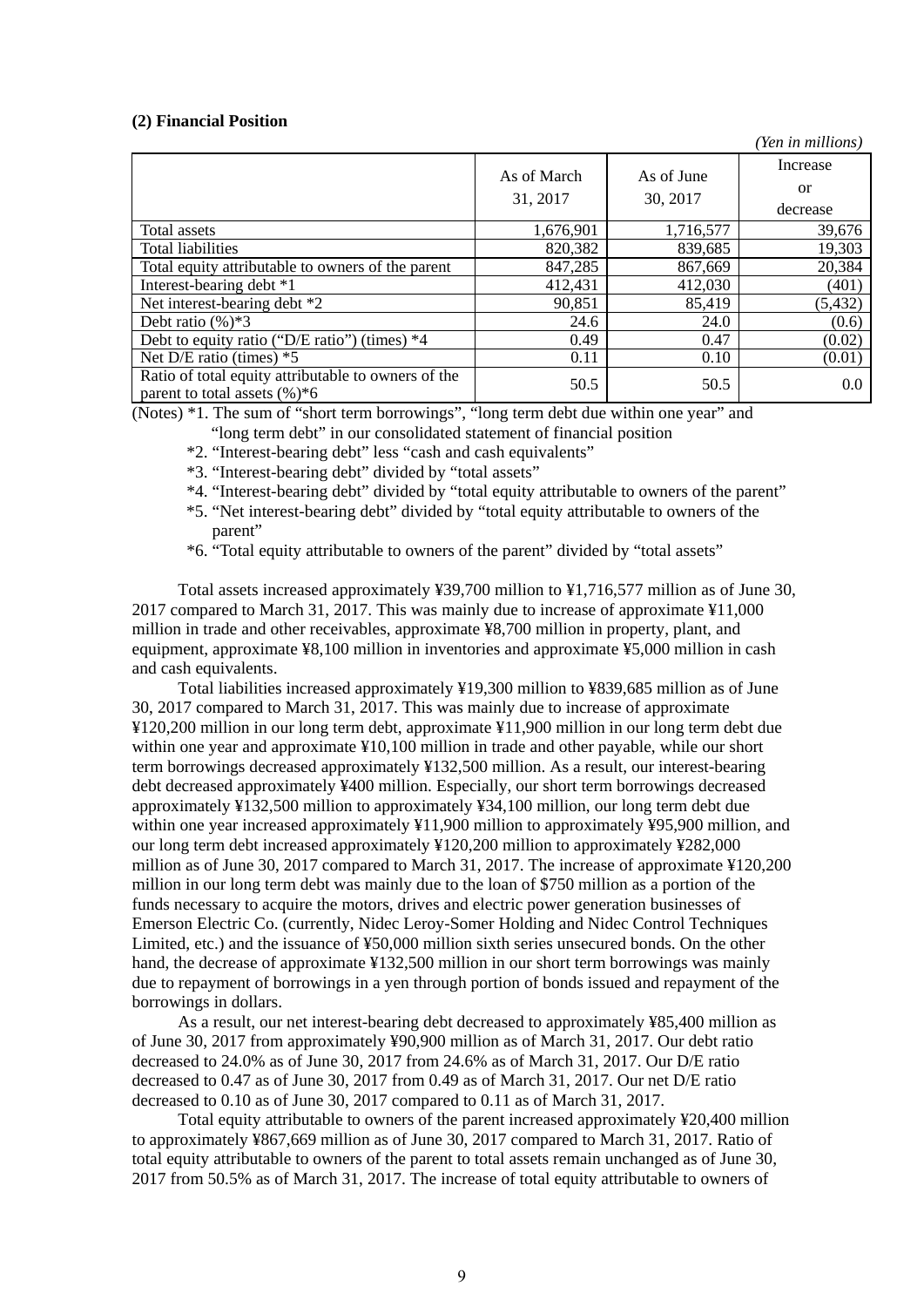the parent to total assets was mainly due to an increase in retained earnings of approximate ¥16,200 million, and an increase in other components of equity of approximate ¥9,300 million caused mainly by foreign currency translation adjustments. On the other hand, there was a decrease of approximate ¥5,200 million of acquisition of treasury stock as of June 30, 2017 compared to March 31, 2017.

#### **Overview of Cash Flow**

|                                           |               |           | <i>ren in millions</i> |
|-------------------------------------------|---------------|-----------|------------------------|
|                                           | Three months  | Increase  |                        |
|                                           | ended June 30 | or        |                        |
|                                           | 2016          | 2017      | decrease               |
| Net cash provided by operating activities | 37.198        | 44,200    | 7,002                  |
| Net cash used in investing activities     | (19, 127)     | (18, 935) | 192                    |
| Free cash flow $*1$                       | 18,071        | 25,265    | 7,194                  |
| Net cash used in financing activities     | (11, 729)     | (23,500)  |                        |

 $\cdots$ 

(Note) \*1. Free cash flow is the sum of "net cash provided by operating activities" and "net cash used in investing activities".

Cash flows from operating activities for the three months ended June 30, 2017 ("the three-month period") were a net cash inflow of ¥44,200 million. Compared to the three months ended June 30, 2016 ("the same period of the previous year"), our cash inflow from operating activities for the three-month period increased approximately ¥7,000 million. This increase was mainly due to increases of approximate ¥6,000 million of our profit for the period and approximate ¥5,400 million in account receivables, although there were a decrease of approximate ¥6,700 million in inventories.

Cash flows from investing activities for the three-month period were a net cash outflow of ¥18,935 million. Compared to the same period of the previous year, our net cash outflow from investing activities for the three-month period decreased approximately ¥200 million mainly due to a decrease of approximate ¥1,900 million in acquisition of business. On the other hand, outflow from acquisition of property, plant, and equipment increased approximately ¥3,800 million.

As a result, we had a positive free cash flow of ¥25,265 million for the three-month period, an increase of approximate ¥7,200 million compared to a positive free cash flow of ¥18,071 million for the same period of the previous year.

Cash flows from financing activities for the three-month period were a net cash outflow of ¥23,500 million. Compared to the same period of the previous year, our net cash outflow from financing activities for the three-month period increased approximately ¥11,800 million mainly due to a decrease in net cash outflow from short term borrowings of approximately ¥133,300 million. On the other hand, inflow from long term debt and issuance of corporate bonds increased approximately ¥ 82,300 million and ¥50,000 million, respectively.

As a result of the foregoing and the impact of foreign exchange fluctuations of approximate positive ¥3,300 million, the balance of cash and cash equivalents as of June 30, 2017 increased approximately ¥5,000 million to ¥326,611 million from June 30, 2016.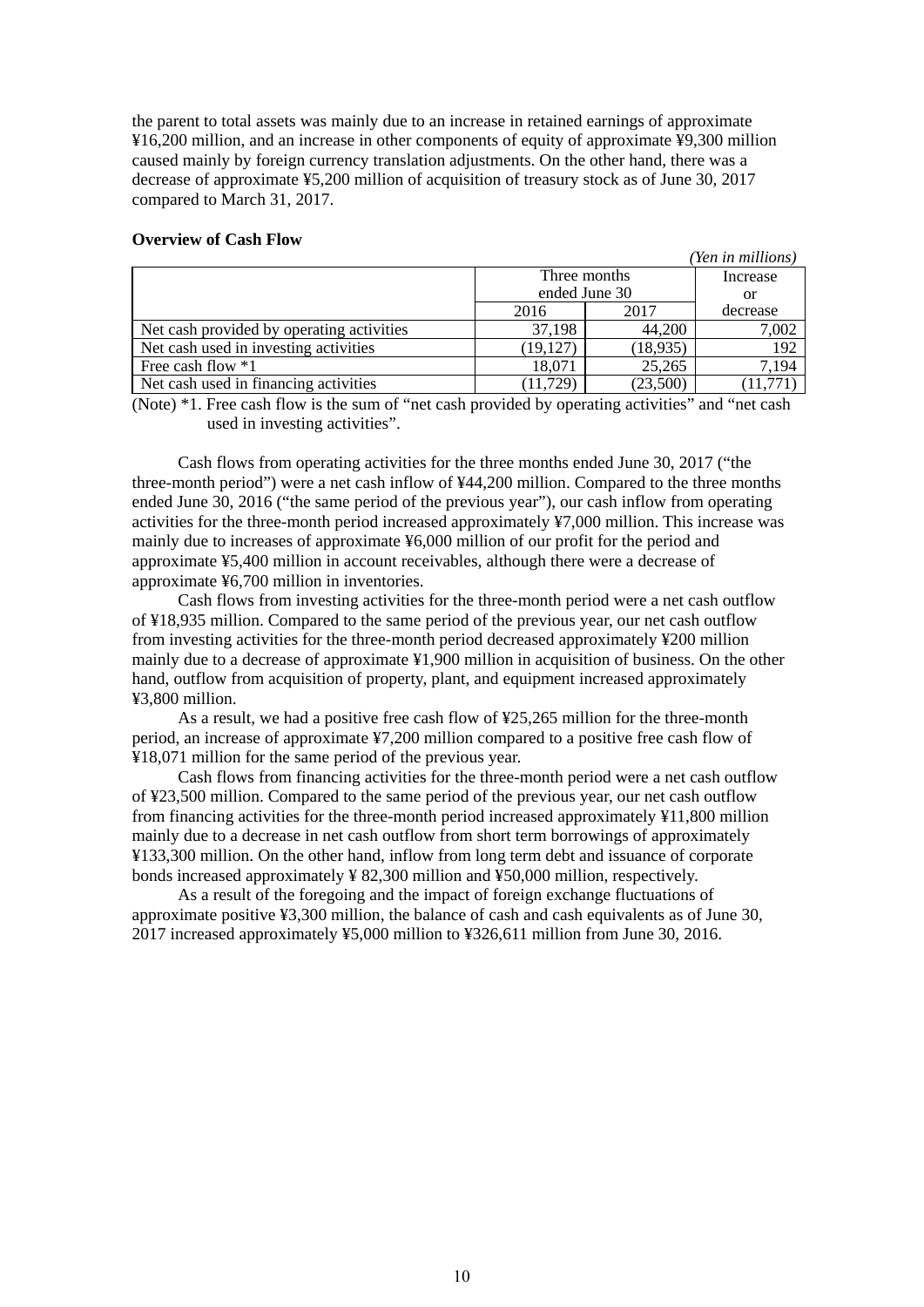#### **(3) Business Forecasts for the Fiscal Year ending March 31, 2018**

The financial results for the three months ended June 30, 2017 exceeded the Company's expectations previously announced on April 25, 2017. In view of this favorable profit growth during the above financial quarter, the Company has revised its previously announced financial performance forecasts for the six months ending September 30, 2017 and the fiscal year ending March 31, 2017 as shown below.

The exchange rates used for the preparation of the foregoing forecasts remain unchanged from those announced previously (i.e., US\$1 =  $\text{\textless}105$  and  $\text{\textless}1 = \text{\textless}110$  respectively).

#### **Forecast of consolidated results for the fiscal year ending March 31, 2018**

| Net sales                                      | $\text{\textsterling}1.375.000$ million | (Up 114.6% from the previous fiscal year)    |
|------------------------------------------------|-----------------------------------------|----------------------------------------------|
| Operating profit                               | $\text{\textsterling}165.000$ million   | (Up 117.6% from the previous fiscal year)    |
| Profit before income taxes                     | $\text{\textsterling}161.000$ million   | (Up $113.2\%$ from the previous fiscal year) |
| Profit attributable to owners of<br>the parent | $\text{\textsterling}127,000$ million   | (Up 113.7% from the previous fiscal year)    |

## **Forecast of consolidated results for the six months ending September 30, 2017**

| Net sales                                      | ¥650,000 million  | (Up $115.2\%$ from the same period of the<br>previous fiscal year) |
|------------------------------------------------|-------------------|--------------------------------------------------------------------|
| Operating profit                               | ¥80,000 million   | (Up $116.0\%$ from the same period of the<br>previous fiscal year) |
| Profit before income taxes                     | $477,000$ million | (Up $116.2\%$ from the same period of the<br>previous fiscal year) |
| Profit attributable to owners of<br>the parent | ¥60,000 million   | (Up 119.8% from the same period of the<br>previous fiscal year)    |

(Notes) 1. Consolidated results are based on IFRS.

2. The exchange rates used for the preparation of the foregoing forecasts for the three months ending September 30, 2017 and thereafter are US\$1 =  $\text{\textless}105$ and  $\epsilon$ 1 = ¥110. The exchange rates between the relevant Asian currencies and the Japanese yen used

for the preparation of the foregoing forecasts were determined assuming these exchange rates.

#### **Cautionary Note Regarding Forward-Looking Statements**

This report contains forward-looking statements based on the current expectations, assumptions, estimates and projections of the Nidec Group in light of the information currently available to it. The Nidec Group cannot make any assurances that the expectations expressed in these forward-looking statements will prove to be correct. Actual results could be materially different from and worse than the Nidec Group's expectations as a result of various factors.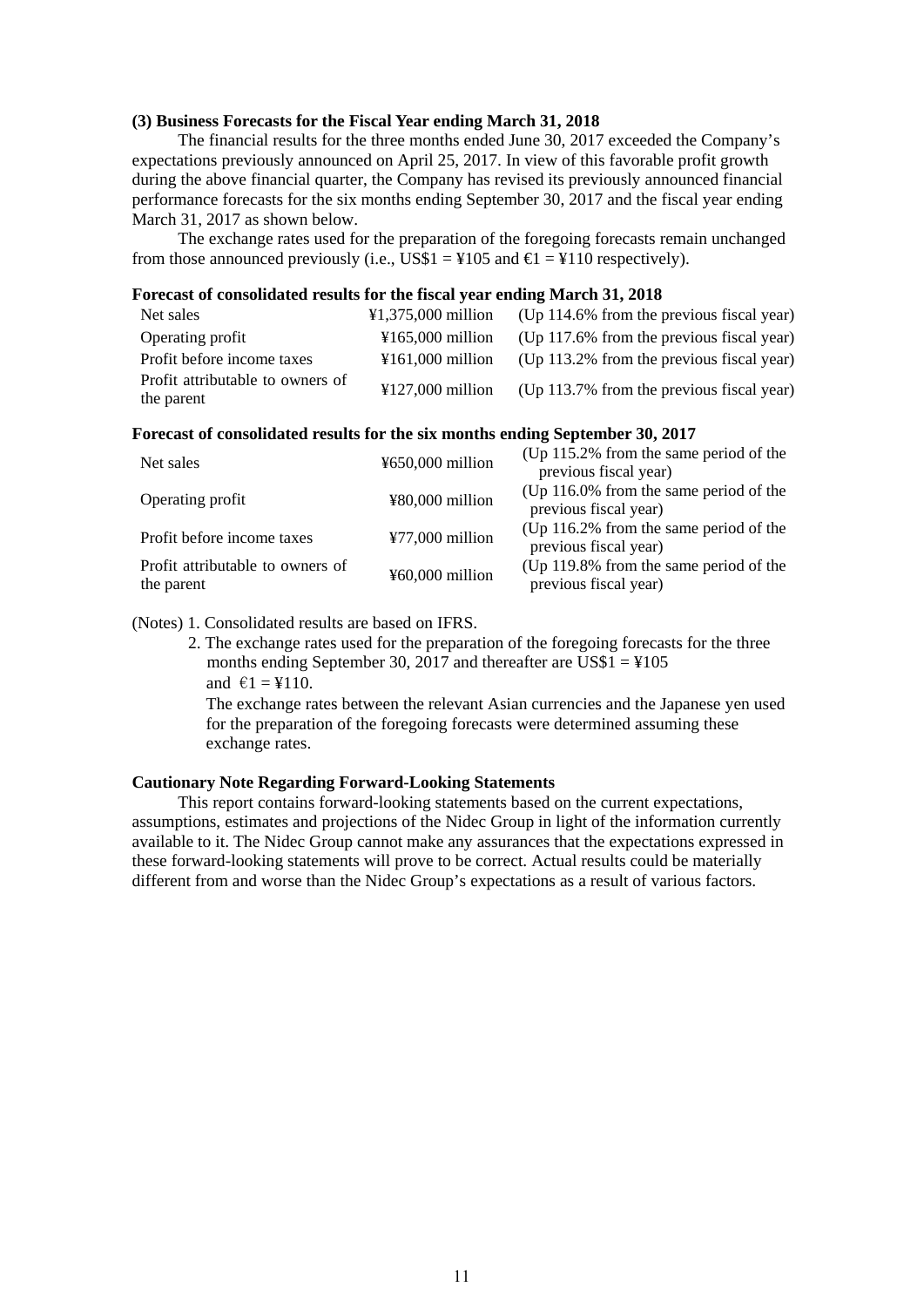# **2. Condensed Quarterly Consolidated Financial Statements and Other Information**

# **(1) Condensed Quarterly Consolidated Statements of Financial Position**

|                                                      |                |       |                        |       | (Yen in millions)     |  |
|------------------------------------------------------|----------------|-------|------------------------|-------|-----------------------|--|
|                                                      | March 31, 2017 |       | June 30, 2017          |       | Increase<br><b>or</b> |  |
|                                                      | <b>Amounts</b> | $\%$  | $\%$<br><b>Amounts</b> |       | decrease              |  |
| Assets                                               |                |       |                        |       |                       |  |
| Current assets                                       |                |       |                        |       |                       |  |
| Cash and cash equivalents                            | 321,580        |       | 326,611                |       | 5,031                 |  |
| Trade and other receivables                          | 348,897        |       | 359,858                |       | 10,961                |  |
| Other financial assets                               | 2,951          |       | 2,095                  |       | (856)                 |  |
| Income tax receivables                               | 1,676          |       | 3,268                  |       | 1,592                 |  |
| Inventories                                          | 197,283        |       | 205,430                |       | 8,147                 |  |
| Other current assets                                 | 28,342         |       | 29,886                 |       | 1,544                 |  |
| Total current assets                                 | 900,729        | 53.7  | 927,148                | 54.0  | 26,419                |  |
| Non-current assets                                   |                |       |                        |       |                       |  |
| Property, plant, and equipment                       | 394,051        |       | 402,725                |       | 8,674                 |  |
| Goodwill                                             | 260,183        |       | 262,347                |       | 2,164                 |  |
| Intangible assets                                    | 77,215         |       | 76,452                 |       | (763)                 |  |
| Investments accounted for using<br>the equity method | 1,125          |       | 1,099                  |       | (26)                  |  |
| Other investments                                    | 19,583         |       | 21,365                 |       | 1,782                 |  |
| Other financial assets                               | 3,764          |       | 4,019                  |       | 255                   |  |
| Deferred tax assets                                  | 15,526         |       | 16,502                 |       | 976                   |  |
| Other non-current assets                             | 4,725          |       | 4,920                  |       | 195                   |  |
| Total non-current assets                             | 776,172        | 46.3  | 789,429                | 46.0  | 13,257                |  |
| <b>Total</b> assets                                  | 1,676,901      | 100.0 | 1,716,577              | 100.0 | 39,676                |  |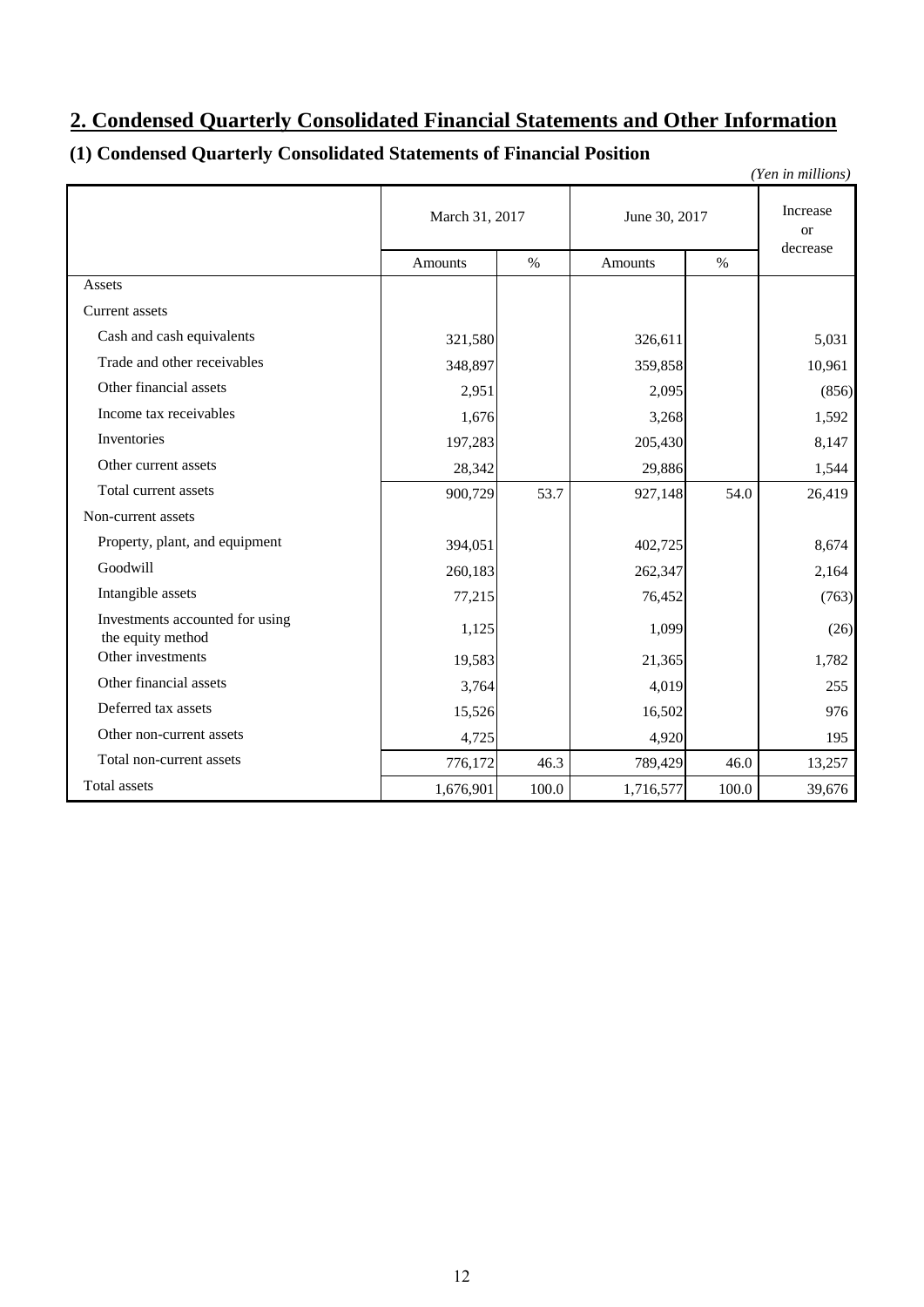|                                                      |                |       |               |       | (Yen in millions)     |
|------------------------------------------------------|----------------|-------|---------------|-------|-----------------------|
|                                                      | March 31, 2017 |       | June 30, 2017 |       | Increase<br><b>or</b> |
|                                                      | Amounts        | $\%$  | Amounts       | $\%$  | decrease              |
| Liabilities                                          |                |       |               |       |                       |
| <b>Current liabilities</b>                           |                |       |               |       |                       |
| Short term borrowings                                | 166,606        |       | 34,120        |       | (132, 486)            |
| Long term debt due within one year                   | 84,040         |       | 95,895        |       | 11,855                |
| Trade and other payables                             | 251,236        |       | 261,324       |       | 10,088                |
| Other financial liabilities                          | 1,844          |       | 3,339         |       | 1,495                 |
| Income tax payables                                  | 6,690          |       | 7,110         |       | 420                   |
| Provisions                                           | 25,210         |       | 26,400        |       | 1,190                 |
| Other current liabilities                            | 66,461         |       | 70,608        |       | 4,147                 |
| Total current liabilities                            | 602,087        | 35.9  | 498,796       | 29.0  | (103, 291)            |
| Non-current liabilities                              |                |       |               |       |                       |
| Long term debt                                       | 161,785        |       | 282,015       |       | 120,230               |
| Other financial liabilities                          | 1,315          |       | 1,255         |       | (60)                  |
| Retirement benefit liabilities                       | 22,656         |       | 23,493        |       | 837                   |
| Provisions                                           | 3,614          |       | 3,679         |       | 65                    |
| Deferred tax liabilities                             | 25,994         |       | 27,471        |       | 1,477                 |
| Other non-current liabilities                        | 2,931          |       | 2,976         |       | 45                    |
| Total non-current liabilities                        | 218,295        | 13.0  | 340,889       | 19.9  | 122,594               |
| <b>Total liabilities</b>                             | 820,382        | 48.9  | 839,685       | 48.9  | 19,303                |
| Equity                                               |                |       |               |       |                       |
| Common stock                                         | 87,784         | 5.2   | 87,784        | 5.1   |                       |
| Additional paid-in capital                           | 118,340        | 7.1   | 118,340       | 6.9   |                       |
| Retained earnings                                    | 716,625        | 42.7  | 732,815       | 42.7  | 16,190                |
| Other components of equity                           | (63, 321)      | (3.8) | (53, 977)     | (3.2) | 9,344                 |
| Treasury stock                                       | (12, 143)      | (0.7) | (17,293)      | (1.0) | (5,150)               |
| Total equity attributable to owners<br>of the parent | 847,285        | 50.5  | 867,669       | 50.5  | 20,384                |
| Non-controlling interests                            | 9,234          | 0.6   | 9,223         | 0.6   | (11)                  |
| Total equity                                         | 856,519        | 51.1  | 876,892       | 51.1  | 20,373                |
| Total liabilities and equity                         | 1,676,901      | 100.0 | 1,716,577     | 100.0 | 39,676                |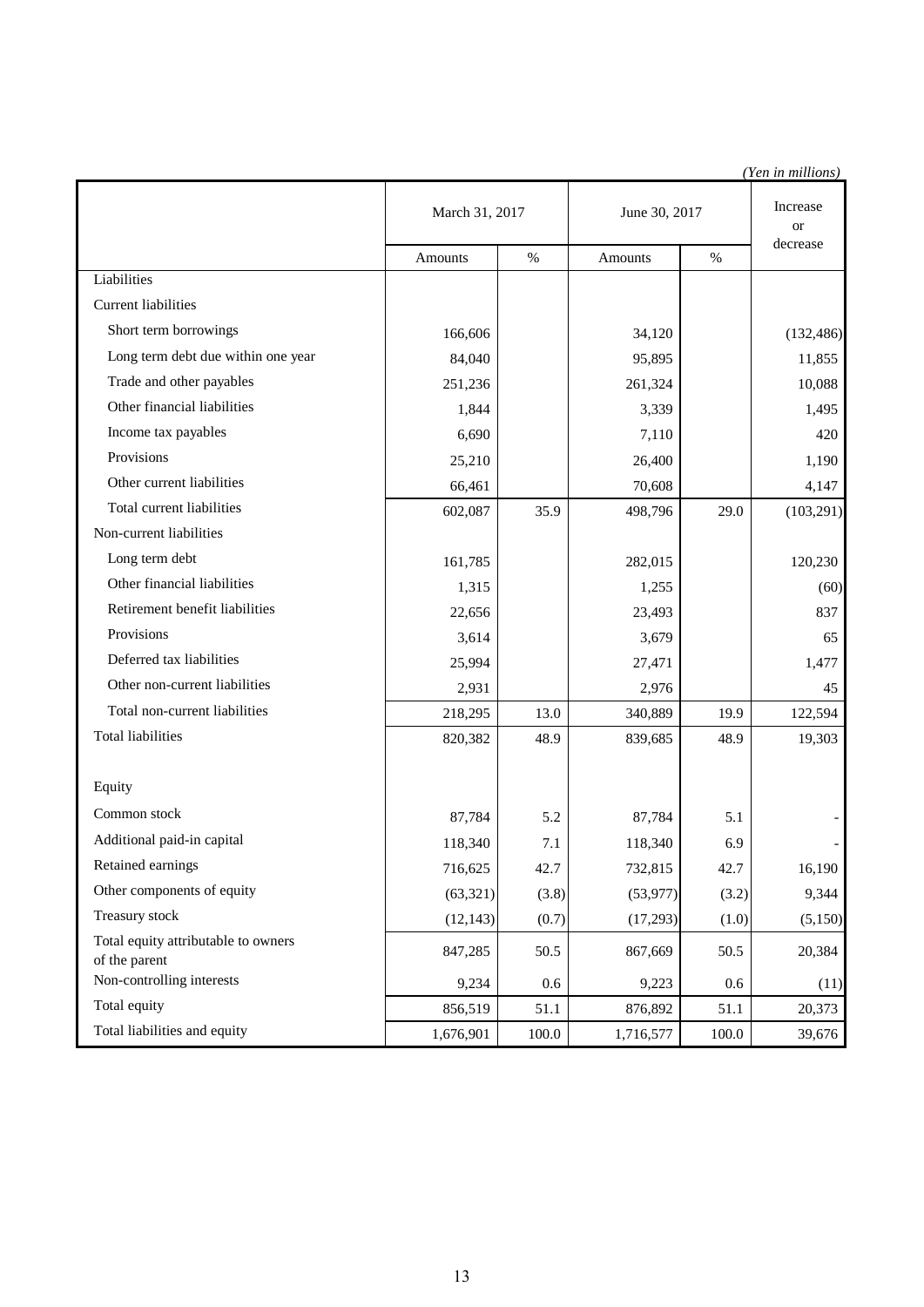## **(2) Condensed Quarterly Consolidated Statements of Income**

## **and Condensed Quarterly Consolidated Statements of Comprehensive Income**

**Condensed Quarterly Consolidated Statements of Income**

| <b>Condensed Quarterly Consolidated Statements of Income</b>                    |            |         |                            |        |             |        | (Yen in millions) |         |
|---------------------------------------------------------------------------------|------------|---------|----------------------------|--------|-------------|--------|-------------------|---------|
|                                                                                 |            |         | Three months ended June 30 |        | Increase or |        | Year ended        |         |
|                                                                                 | 2016       |         | 2017                       |        | decrease    |        | March 31, 2017    |         |
|                                                                                 | Amounts    | $\%$    | Amounts                    | $\%$   | Amounts     | $\%$   | Amounts           | $\%$    |
|                                                                                 |            |         |                            |        |             |        |                   |         |
| Net sales                                                                       | 276,206    | 100.0   | 343,091                    | 100.0  | 66,885      | 24.2   | 1,199,311         | 100.0   |
| Cost of sales                                                                   | (212, 265) | (76.9)  | (258, 771)                 | (75.4) | (46, 506)   | 21.9   | (912, 715)        | (76.1)  |
| Gross profit                                                                    | 63,941     | 23.1    | 84,320                     | 24.6   | 20,379      | 31.9   | 286,596           | 23.9    |
| Selling, general and administrative expenses                                    | (19, 757)  | (7.1)   | (32,054)                   | (9.3)  | (12, 297)   | 62.2   | (93, 458)         | (7.8)   |
| Research and development expenses                                               | (12,660)   | (4.6)   | (13, 244)                  | (3.9)  | (584)       | 4.6    | (52, 807)         | (4.4)   |
| Operating profit                                                                | 31,524     | 11.4    | 39,022                     | 11.4   | 7,498       | 23.8   | 140,331           | 11.7    |
| Financial income                                                                | 689        | 0.3     | 1,263                      | 0.4    | 574         | 83.3   | 3,368             | 0.3     |
| Financial expenses                                                              | (532)      | (0.2)   | (1, 423)                   | (0.4)  | (891)       | 167.5  | (3,063)           | (0.2)   |
| Derivative gain (loss)                                                          | (2, 417)   | (0.9)   | 18                         | 0.0    | 2,435       |        | 405               | $0.0\,$ |
| Foreign exchange differences                                                    | (152)      | (0.1)   | (2, 569)                   | (0.8)  | (2, 417)    |        | 1,771             | 0.1     |
| Share of net profit (loss) from associate accounting using<br>the equity method | (25)       | (0.0)   | 15                         | 0.0    | 40          |        | (534)             | (0.0)   |
| Profit before income taxes                                                      | 29,087     | 10.5    | 36,326                     | 10.6   | 7,239       | 24.9   | 142,278           | 11.9    |
| Income tax expenses                                                             | (6, 836)   | (2.4)   | (8,028)                    | (2.4)  | (1,192)     | 17.4   | (29, 607)         | (2.5)   |
| Profit for the period                                                           | 22,251     | 8.1     | 28,298                     | 8.2    | 6,047       | 27.2   | 112,671           | 9.4     |
|                                                                                 |            |         |                            |        |             |        |                   |         |
| Profit for the period attributable to:                                          |            |         |                            |        |             |        |                   |         |
| Owners of the parent                                                            | 22,028     | $8.0\,$ | 28,194                     | 8.2    | 6,166       | 28.0   | 111,721           | 9.3     |
| Non-controlling interests                                                       | 223        | 0.1     | 104                        | 0.0    | (119)       | (53.4) | 950               | 0.1     |
| Profit for the period                                                           | 22,251     | 8.1     | 28,298                     | 8.2    | 6,047       | 27.2   | 112,671           | 9.4     |

**Condensed Quarterly Consolidated Statements of Comprehensive Income**

| <b>Condensed Quarterly Consolidated Statements of Comprehensive Income</b> |                            |                  |             |         | (Yen in millions) |
|----------------------------------------------------------------------------|----------------------------|------------------|-------------|---------|-------------------|
|                                                                            | Three months ended June 30 |                  | Increase or |         | Year ended        |
|                                                                            | 2016                       | 2017             | decrease    |         | March 31, 2017    |
|                                                                            | Amounts                    | Amounts          | Amounts     | $\%$    | Amounts           |
| Profit for the period                                                      | 22,251                     | 28,298           | 6,047       | 27.2    | 112,671           |
| Other comprehensive income, net of taxation                                |                            |                  |             |         |                   |
| Items that will not be reclassified to net profit or loss:                 |                            |                  |             |         |                   |
| Remeasurement of defined benefit plans                                     | (113)                      | (46)             | 67          |         | 761               |
| Fair value movements on FVTOCI equity financial assets                     | (962)                      | 1,316            | 2,278       |         | 2,694             |
| Items that may be reclassified to net profit or loss:                      |                            |                  |             |         |                   |
| Foreign currency translation adjustments                                   | (65,758)                   | 8,761            | 74,519      |         | (8,319)           |
| Effective portion of net changes in fair value of cash<br>flow hedges      | 157                        | 465              | 308         | 196.2   | 1,118             |
| Fair value movements on FVTOCI debt financial assets                       |                            | $\boldsymbol{0}$ | (1)         | (100.0) | (0)               |
| Total other comprehensive income for the period, net of taxation           | (66, 675)                  | 10,496           | 77,171      |         | (3,746)           |
| Comprehensive income for the period                                        | (44, 424)                  | 38,794           | 83,218      |         | 108,925           |
| Comprehensive income for the period attributable to:                       |                            |                  |             |         |                   |
| Owners of the parent                                                       | (43,929)                   | 38,786           | 82,715      |         | 108,024           |
| Non-controlling interests                                                  | (495)                      | 8                | 503         |         | 901               |
| Comprehensive income for the period                                        | (44, 424)                  | 38,794           | 83,218      |         | 108,925           |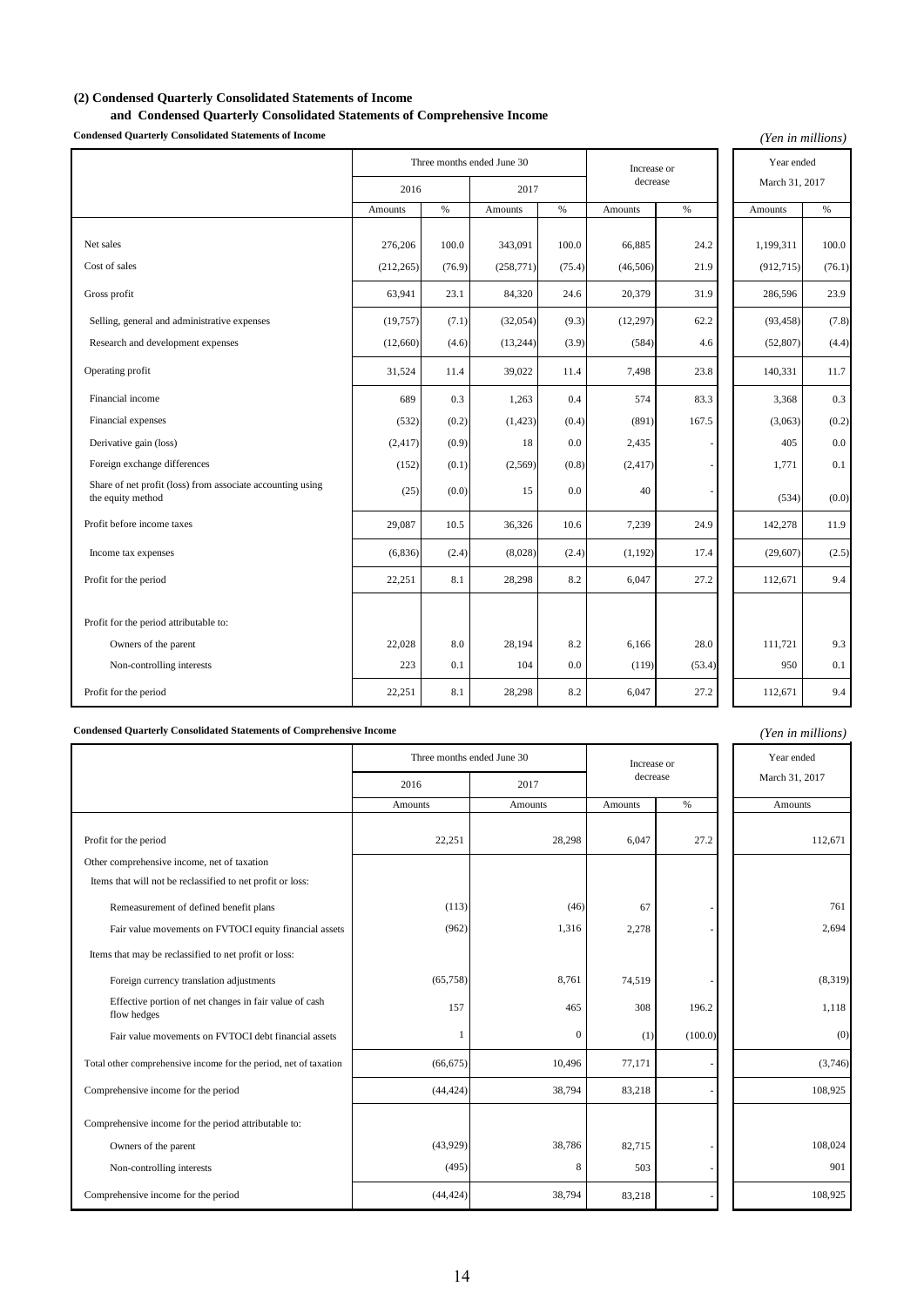## **(3) Condensed Quarterly Consolidated Statements of Changes in Equity**

Three months ended June 30, 2016

*(Yen in millions)*

|                                                | Total equity attributable to owners of the parent |                               |                      |                                  |                   |           | Non-                     |                |
|------------------------------------------------|---------------------------------------------------|-------------------------------|----------------------|----------------------------------|-------------------|-----------|--------------------------|----------------|
|                                                | Common<br>Stock                                   | Additional<br>paid-in capital | Retained<br>earnings | Other<br>components<br>of equity | Treasury<br>stock | Total     | controlling<br>interests | Total equity   |
| As of April 1, 2016                            | 87,784                                            | 118,341                       | 625,168              | (56, 159)                        | (12,111)          | 763,023   | 8,346                    | 771,369        |
| Comprehensive income                           |                                                   |                               |                      |                                  |                   |           |                          |                |
| Profit for the period                          |                                                   |                               | 22,028               |                                  |                   | 22,028    | 223                      | 22,251         |
| Other comprehensive income                     |                                                   |                               |                      | (65,957)                         |                   | (65, 957) | (718)                    | (66, 675)      |
| Total comprehensive income                     |                                                   |                               |                      |                                  |                   | (43,929)  | (495)                    | (44, 424)      |
| Transactions with owners directly              |                                                   |                               |                      |                                  |                   |           |                          |                |
| recognized in equity:                          |                                                   |                               |                      |                                  |                   |           |                          |                |
| Purchase of treasury stock                     |                                                   |                               |                      |                                  | (4)               | (4)       |                          | (4)            |
| Dividends paid to the owners of the<br>parent  |                                                   |                               | (11, 864)            |                                  |                   | (11, 864) |                          | (11, 864)      |
| Dividends paid to non-controlling<br>interests |                                                   |                               |                      |                                  |                   |           | (8)                      | (8)            |
| Transfer to retained earnings                  |                                                   |                               | (1,060)              | 1,060                            |                   |           |                          | $\blacksquare$ |
| Other                                          |                                                   | (1)                           |                      |                                  |                   | (1)       | (47)                     | (48)           |
| As of June 30, 2016                            | 87,784                                            | 118,340                       | 634,272              | (121,056)                        | (12, 115)         | 707,225   | 7,796                    | 715,021        |

| (Yen in millions)<br>Three months ended June 30, 2017      |                                                   |                               |                      |                                  |                   |           |                          |              |
|------------------------------------------------------------|---------------------------------------------------|-------------------------------|----------------------|----------------------------------|-------------------|-----------|--------------------------|--------------|
|                                                            | Total equity attributable to owners of the parent |                               |                      |                                  |                   |           | Non-                     |              |
|                                                            | Common<br><b>Stock</b>                            | Additional<br>paid-in capital | Retained<br>earnings | Other<br>components<br>of equity | Treasury<br>stock | Total     | controlling<br>interests | Total equity |
| As of April 1, 2017                                        | 87,784                                            | 118,340                       | 716,625              | (63,321)                         | (12, 143)         | 847,285   | 9,234                    | 856,519      |
| Comprehensive income                                       |                                                   |                               |                      |                                  |                   |           |                          |              |
| Profit for the period                                      |                                                   |                               | 28,194               |                                  |                   | 28,194    | 104                      | 28,298       |
| Other comprehensive income                                 |                                                   |                               |                      | 10,592                           |                   | 10,592    | (96)                     | 10,496       |
| Total comprehensive income                                 |                                                   |                               |                      |                                  |                   | 38,786    | 8                        | 38,794       |
| Transactions with owners directly<br>recognized in equity: |                                                   |                               |                      |                                  |                   |           |                          |              |
| Purchase of treasury stock                                 |                                                   |                               |                      |                                  | (5, 149)          | (5, 149)  |                          | (5,149)      |
| Dividends paid to the owners of the<br>parent              |                                                   |                               | (13, 347)            |                                  |                   | (13, 347) |                          | (13, 347)    |
| Dividends paid to non-controlling<br>interests             |                                                   |                               |                      |                                  |                   |           | (13)                     | (13)         |
| Transfer to retained earnings                              |                                                   |                               | 1,343                | (1, 343)                         |                   |           |                          |              |
| Other                                                      |                                                   |                               |                      | 95                               | (1)               | 94        | (6)                      | 88           |
| As of June 30, 2017                                        | 87,784                                            | 118,340                       | 732,815              | (53, 977)                        | (17,293)          | 867,669   | 9,223                    | 876,892      |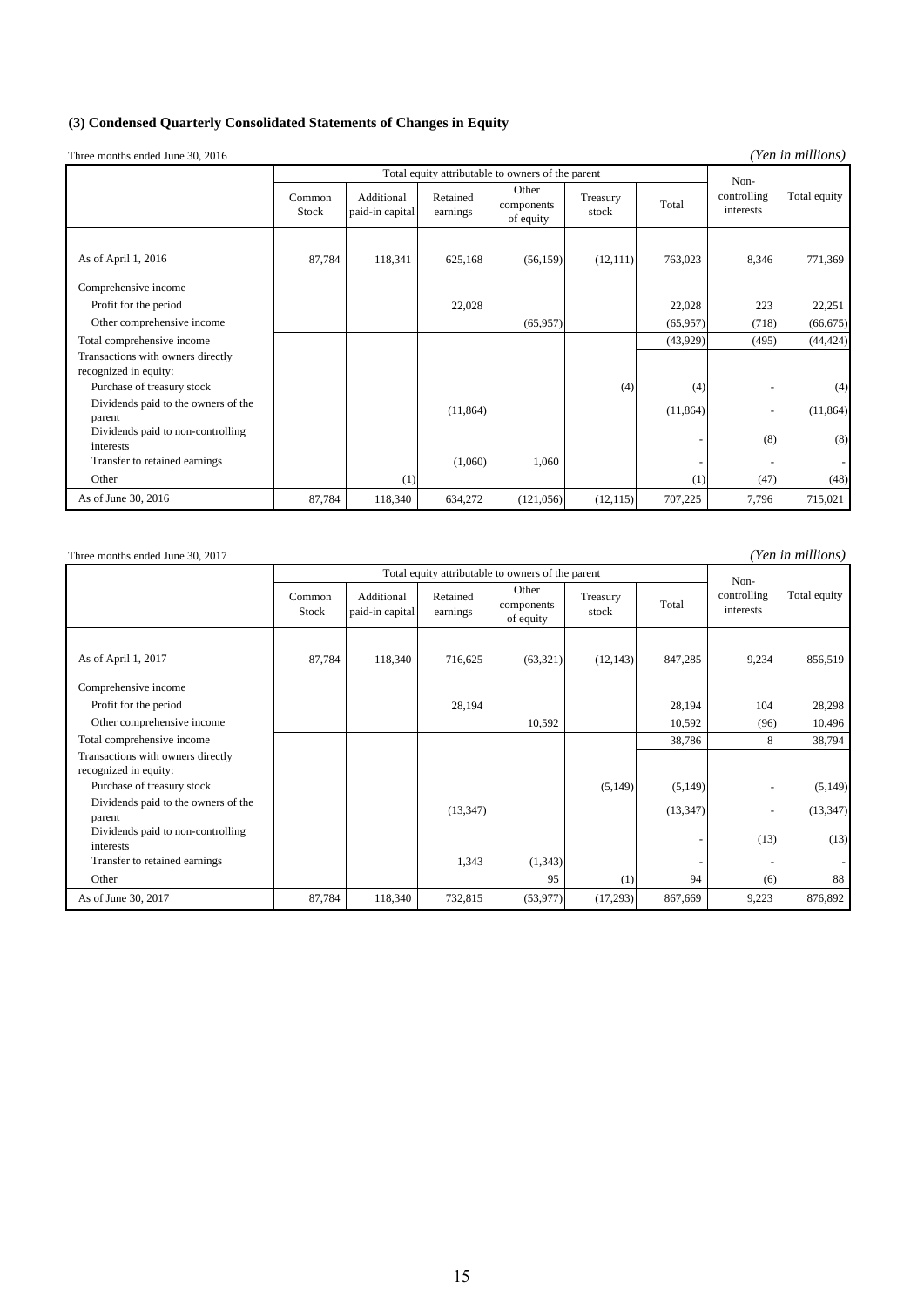## **(4) Condensed Quarterly Consolidated Statements of Cash Flows**

| (Yen in millions)                                                                                                    |                            |            |                      |                        |  |
|----------------------------------------------------------------------------------------------------------------------|----------------------------|------------|----------------------|------------------------|--|
|                                                                                                                      | Three months ended June 30 |            | Increase or decrease | Year ended<br>March 31 |  |
|                                                                                                                      | 2016                       | 2017       |                      | 2017                   |  |
| Cash flows from operating activities:                                                                                |                            |            |                      |                        |  |
| Profit for the period                                                                                                | ¥22,251                    | ¥28,298    | ¥6.047               | ¥112,671               |  |
| Adjustments to reconcile profit for the period to net cash<br>provided by operating activities                       |                            |            |                      |                        |  |
| Depreciation and amortization                                                                                        | 12,093                     | 16,077     | 3,984                | 59.700                 |  |
| Gain from sales, disposal or impairment of property, plant and                                                       |                            |            |                      |                        |  |
| equipment                                                                                                            | (1,032)                    | (100)      | 932                  | (1,224)                |  |
| Financial (income) expense                                                                                           | (181)                      | 24         | 205                  | (163)                  |  |
| Share of net loss (profit) from associate accounting using the                                                       |                            |            |                      |                        |  |
| equity method                                                                                                        | 25                         | (15)       | (40)                 | 534                    |  |
| Deferred income taxes                                                                                                | 621                        | (1,080)    | (1,701)              | 831                    |  |
| Current income taxes                                                                                                 | 6,216                      | 9,108      | 2,892                | 28,775                 |  |
| Foreign currency adjustments                                                                                         | 3.197                      | 970        | (2,227)              | (6,636)                |  |
| Increase (decrease) in retirement benefit liability                                                                  | 252                        | 349        | 97                   | (94)                   |  |
| Increase in accounts receivable                                                                                      | (11, 916)                  | (6, 544)   | 5,372                | (65, 582)              |  |
| Decrease (increase) in inventories                                                                                   | 353                        | (6, 353)   | (6,706)              | (6,870)                |  |
| Increase in accounts payable                                                                                         | 8,841                      | 9,038      | 197                  | 39,229                 |  |
| Other, net                                                                                                           | 3,521                      | 4,660      | 1,139                | (6, 465)               |  |
| Interests and dividends received                                                                                     | 641                        | 1,032      | 391                  | 3,160                  |  |
| Interests paid                                                                                                       | (460)                      | (872)      | (412)                | (3,052)                |  |
| Income taxes paid                                                                                                    | (7, 224)                   | (10, 392)  | (3, 168)             | (24,961)               |  |
| Net cash provided by operating activities                                                                            | 37,198                     | 44,200     | 7.002                | 129,853                |  |
| Cash flows from investing activities:                                                                                |                            |            |                      |                        |  |
| Additions to property, plant and equipment                                                                           | (16, 283)                  | (20.033)   | (3,750)              | (68, 718)              |  |
| Proceeds from sales of property, plant and equipment                                                                 | 249                        | 1,129      | 880                  | 1,786                  |  |
| Acquisitions of business, net of cash acquired                                                                       | (1,935)                    |            | 1,935                | (139, 862)             |  |
| Other, net                                                                                                           | (1, 158)                   | (31)       | 1,127                | (4,682)                |  |
| Net cash used in investing activities                                                                                | (19, 127)                  | (18, 935)  | 192                  | (211, 476)             |  |
| Cash flows from financing activities:                                                                                |                            |            |                      |                        |  |
| Increase (decrease) in short term borrowings                                                                         | 1,674                      | (131, 580) | (133, 254)           | 93,784                 |  |
| Proceeds from issuance of long term debt                                                                             | 244                        | 82,583     | 82,339               | 58,707                 |  |
| Repayments of long term debt                                                                                         | (1,771)                    | (5,923)    | (4, 152)             | (32, 782)              |  |
| Proceeds from issuance of corporate bonds                                                                            |                            | 50,001     | 50,001               | 50,001                 |  |
| Purchase of treasury stock                                                                                           | (4)                        | (5, 149)   | (5, 145)             | (33)                   |  |
| Dividends paid to the owner of the parent                                                                            | (11, 864)                  | (13, 347)  | (1, 483)             | (23, 728)              |  |
| Other, net                                                                                                           | (8)                        | (85)       | (77)                 | (50, 101)              |  |
| Net cash (used in) provided by financing activities                                                                  | (11, 729)                  | (23,500)   | (11, 771)            | 95,848                 |  |
|                                                                                                                      | (27, 525)                  | 3,266      | 30,791               | 1,413                  |  |
| Effect of exchange rate changes on cash and cash equivalents<br>Net (decrease) increase in cash and cash equivalents | (21, 183)                  | 5,031      | 26,214               | 15,638                 |  |
|                                                                                                                      | 305,942                    | 321,580    | 15,638               | 305,942                |  |
| Cash and cash equivalents at beginning of period<br>Cash and cash equivalents at end of period                       | ¥284,759                   | ¥326,611   | ¥41,852              | ¥321,580               |  |
|                                                                                                                      |                            |            |                      |                        |  |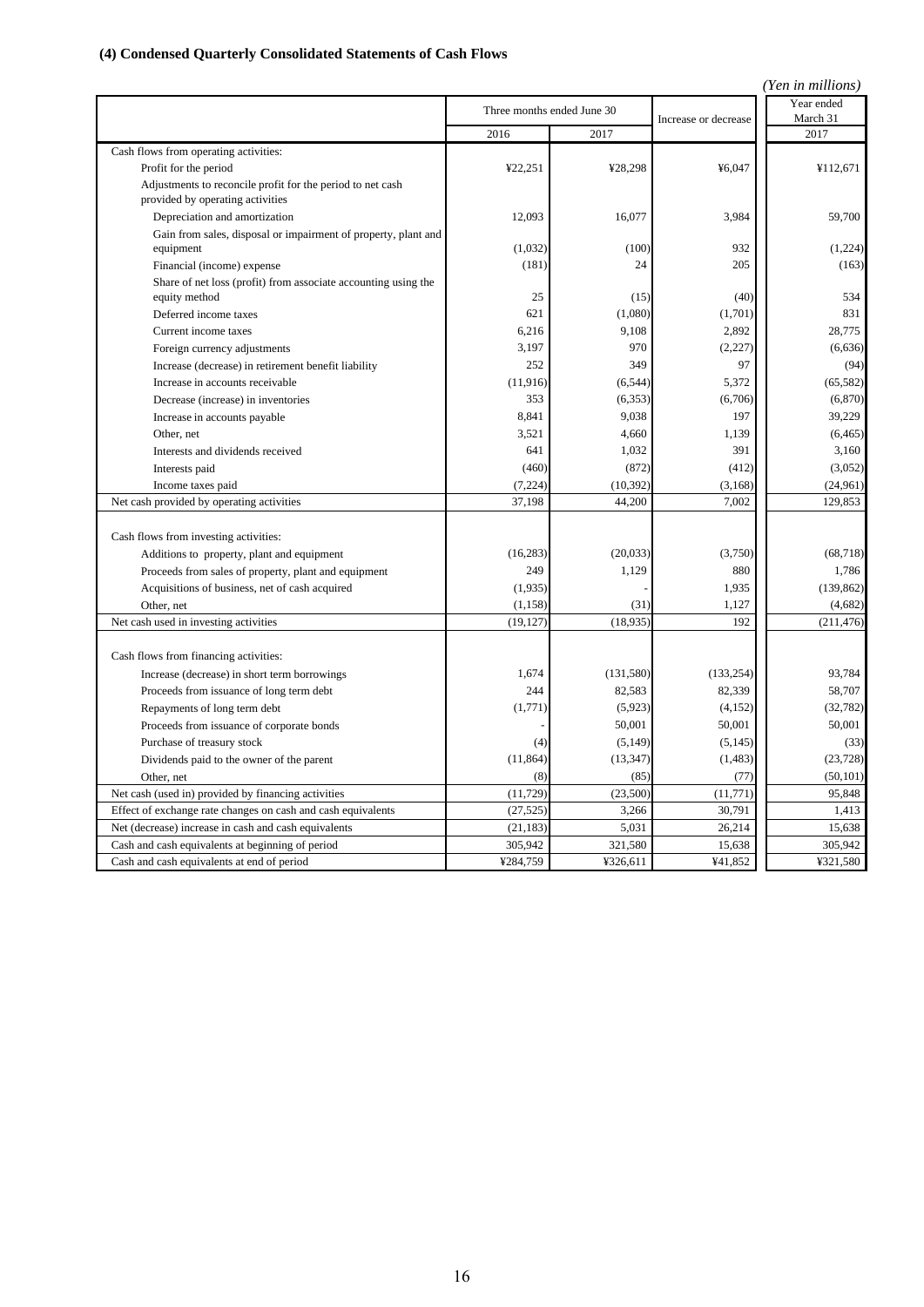#### **(5) Notes of Condensed Quarterly Consolidated Financial Statements Notes Regarding Going Concern Assumption**

Not applicable.

## **Notes to Condensed Quarterly Consolidated Financial Statements 1. Reporting entity**

Nidec Corporation (the Company) is a corporation located in Japan, whose shares are listed on the Tokyo Stock Exchange. The registered address of headquarters and principal business offices are available on the Company's website (http://www.nidec.com/en-Global/).

Condensed Quarterly Consolidated Financial Statements as of June 30, 2017 consist of the Company and its consolidated subsidiaries (NIDEC), and shares of associates of NIDEC.

NIDEC mainly designs, develops, produces, and sells products as described below:

- i. Small precision motors, which include spindle motors for hard disk drives, brushless motors, fan motors, vibration motors, brush motors and motor applications.
- ii. Automotive, appliance, commercial and industrial products, which include automotive motors and components, home appliance, commercial and industrial motors and related products.
- iii. Machinery, which includes industrial robots, card readers, test systems, press machines and power transmission drives.
- iv. Electronic and optical components, which include switches, trimmer potentiometers, lens units and camera shutters.
- v. Others, which include services.

## **2. Basis of Preparation**

(1) Compliance with International Financial Reporting Standards (IFRS)

The condensed quarterly consolidated financial statements of NIDEC have been prepared in accordance with IAS 34 "Interim Financial Reporting" pursuant to the provision of article 93 of Regulations for Quarterly Consolidated Financial Statements, as the Company meets the criteria of a "Designated IFRS Specified Company" defined under article 1-2 of the regulations.

#### (2) Basis of measurement

The condensed quarterly consolidated financial statements have been prepared on a historical cost basis, except for some assets and liabilities, including derivative and other financial instruments measured at fair value.

#### (3) Presentation currency and level of rounding

The condensed quarterly consolidated financial statements are presented in Japanese Yen, which is also the Company's functional currency, and figures are rounded to the nearest million yen, unless otherwise indicated.

## **3. Significant accounting policies**

Significant accounting policies adopted in preparation of the condensed quarterly consolidated financial statements are consistent with those used in the preparation of the NIDEC's annual consolidated financial statements for the year ended March 31, 2017.

Income taxes for three month ended June 30, 2017 are computed using the estimated annual effective tax rate.

#### **4. Significant accounting estimates, judgments and assumptions**

The preparation of the condensed quarterly consolidated financial statements requires management of NIDEC to make estimates, judgments and assumptions that affect the reported amounts of assets, liabilities, income, expenses and disclosure of contingent assets and liabilities. Actual results may differ from those estimates.

The estimates and underlying assumptions are reviewed on an ongoing basis, and the effects resulting from revisions of accounting estimates are recognized in the period in which the estimates are revised and in future periods affected by the revision.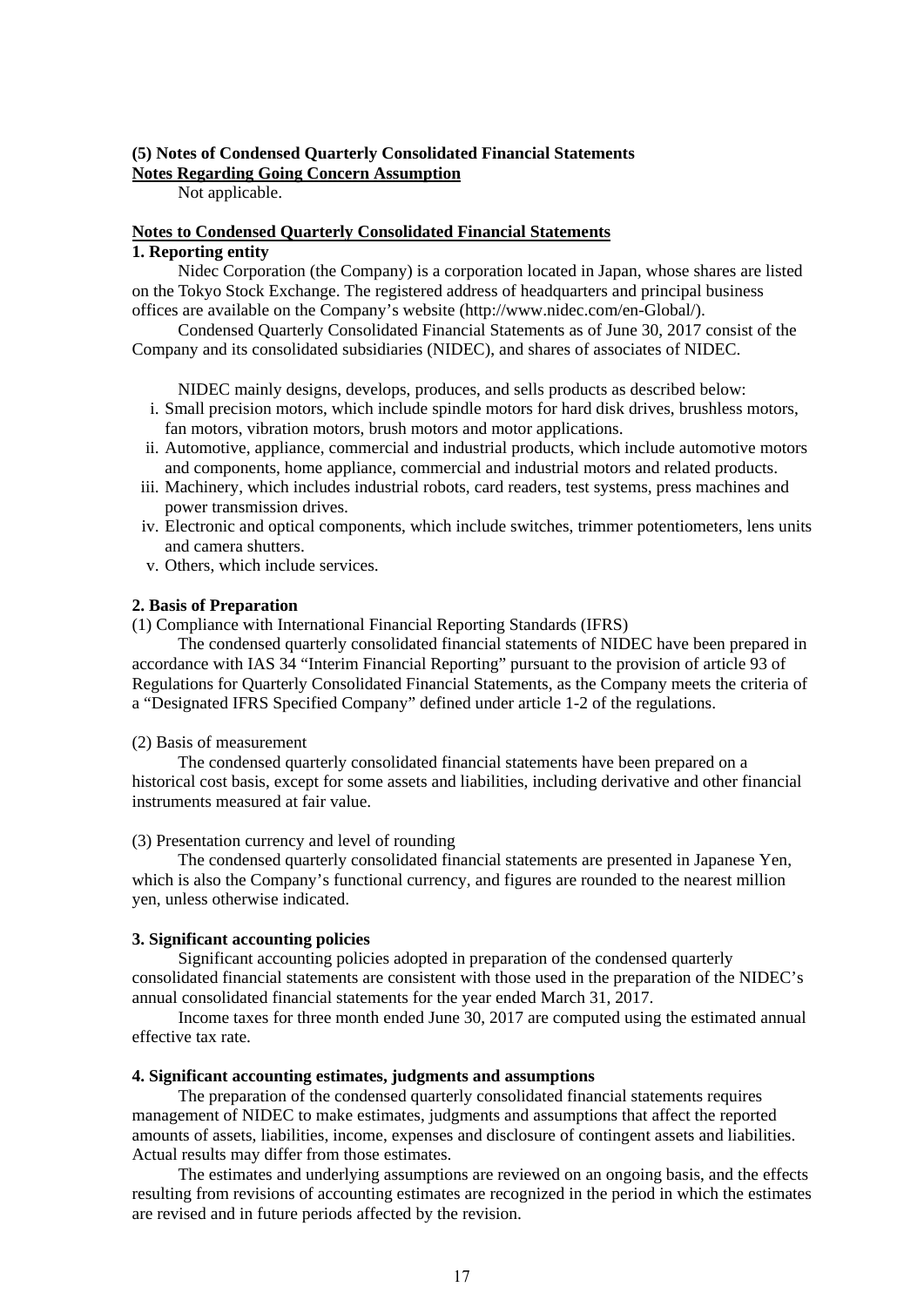Judgments and estimates accompanying significant risks that may cause material adjustments to the carrying amounts of assets and liabilities in the current and next fiscal years are the same as those for the condensed consolidated financial statements for the previous fiscal year ended March 31, 2017.

### **5. Business Combinations**

Pursuant to IFRS 3 "Business Combinations," during the three months ended September 30, 2016, NIDEC completed its valuation of the assets acquired and the liabilities assumed upon the acquisition of KB Electronics, Inc. (merged into Nidec Motor Corporation in March 2016). In addition, during the three months ended March 31, 2017, NIDEC completed its valuation of the assets acquired and the liabilities assumed upon the acquisition of E.C.E. S.r. l. and ANA IMEP S.A. (currently, Nidec Motor Corporation Romania). NIDEC's condensed quarterly consolidated financial statements for the three months ended June 30, 2016 reflects the revision of the initially allocated amounts of acquisition price as NIDEC finalized the provisional accounting treatment for the business combination. NIDEC has been evaluating the fair values of the assets acquired and the liabilities assumed upon the acquisitions of companies in the fiscal year ended March 31, 2017. The assets and liabilities such as the motors, drives and electric power generation businesses of Emerson Electric Co. (currently, Nidec Leroy-Somer Holding and Nidec Control Techniques Limited) which are currently under evaluation have been recorded on NIDEC's consolidated statement of financial position based on preliminary management estimation as of June 30, 2017.

## **6. Event after the Reporting Period**

## **Completion of Acquisition of LGB Elettropompe S.r.l.**

On July 3, 2017, Nidec Europe B.V., NIDEC's subsidiary, agreed to acquire 100% of the ownership interest of LGB Elettropompe S.r.l. ("LGB") in Italy from its shareholders (the "Transaction").

| 1. Purpose of the Transaction | LGB designs, manufactures and sells products of pumps for<br>commercial dishwashers and motors for convection ovens. Through<br>the Transaction, it will be another foothold for NIDEC to increase its<br>presence in the European commercial food equipment market. |
|-------------------------------|----------------------------------------------------------------------------------------------------------------------------------------------------------------------------------------------------------------------------------------------------------------------|
| 2. Funds for the Transaction  | Own funds.                                                                                                                                                                                                                                                           |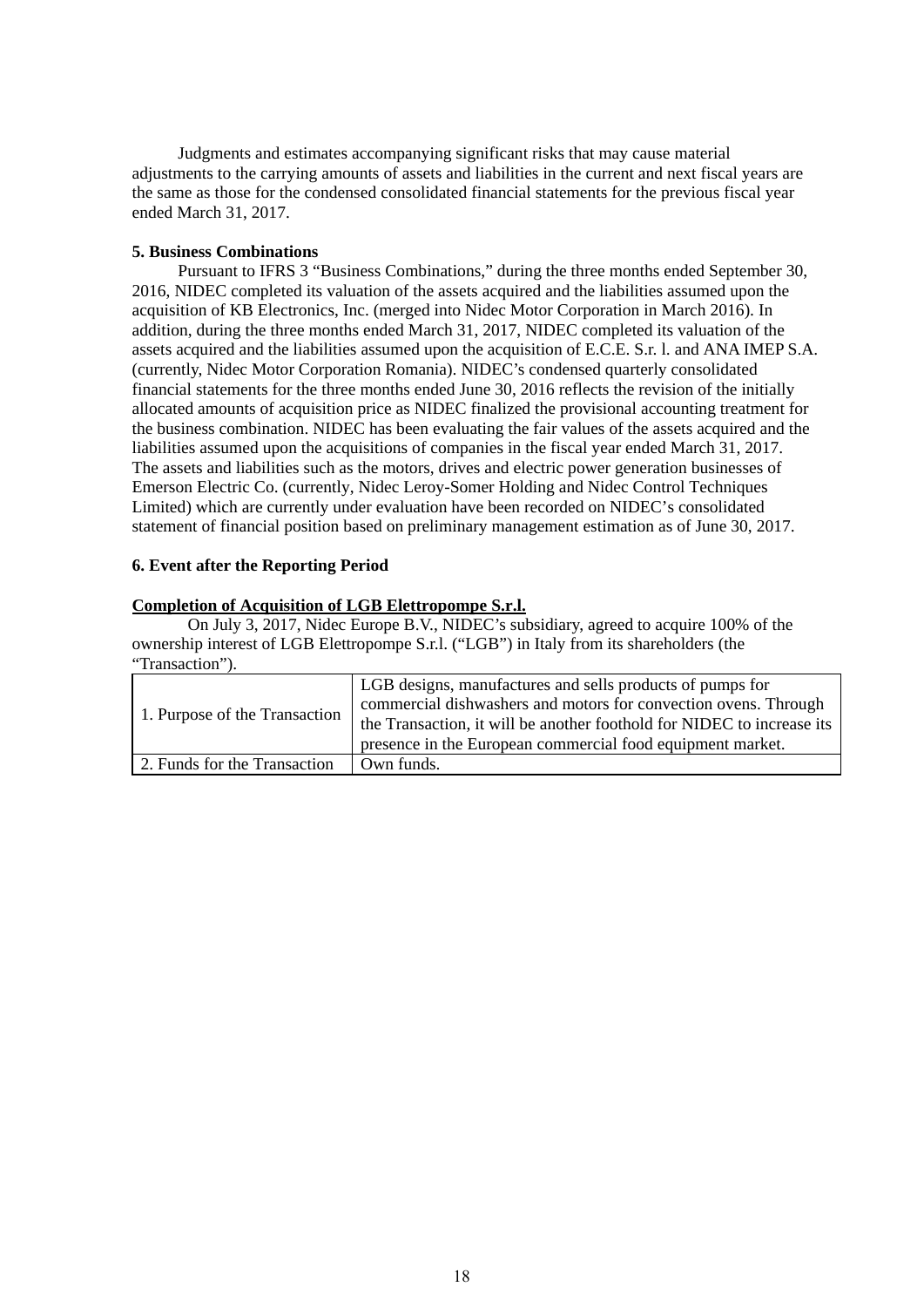## **3. Others (unaudited)**

#### **(1) Information by Product Category**

| (Yen in millions)<br>Three months ended June 30, 2016 |                              |                                                                       |           |                                            |        |         |                            |              |
|-------------------------------------------------------|------------------------------|-----------------------------------------------------------------------|-----------|--------------------------------------------|--------|---------|----------------------------|--------------|
|                                                       | Small<br>precision<br>motors | Automotive,<br>appliance,<br>commercial<br>and industrial<br>products | Machinery | Electronic<br>and<br>optical<br>components | Others | Total   | Eliminations/<br>Corporate | Consolidated |
| Net sales:                                            |                              |                                                                       |           |                                            |        |         |                            |              |
| Exteral sales                                         | 94.801                       | 138.250                                                               | 27.146    | 15,161                                     | 848    | 276,206 |                            | 276,206      |
| Intersegment                                          | 537                          | 1.222                                                                 | 1,722     | 1.259                                      | 347    | 5,087   | (5,087)                    |              |
| Total                                                 | 95,338                       | 139,472                                                               | 28,868    | 16.420                                     | 1,195  | 281,293 | (5,087)                    | 276,206      |
| Operating expenses                                    | 81,590                       | 125,658                                                               | 23,973    | 14,310                                     | 1,061  | 246,592 | (1,910)                    | 244,682      |
| Operating profit                                      | 13.748                       | 13,814                                                                | 4,895     | 2.110                                      | 134    | 34,701  | (3,177)                    | 31,524       |

Three months ended June 30, 2017 *(Yen in millions)*

| $1.000$ months chaca sance so, 2017<br>- 1 Ch <i>ar and the contro</i> |                              |                                                                       |           |                                            |        |         |                            |              |
|------------------------------------------------------------------------|------------------------------|-----------------------------------------------------------------------|-----------|--------------------------------------------|--------|---------|----------------------------|--------------|
|                                                                        | Small<br>precision<br>motors | Automotive,<br>appliance,<br>commercial<br>and industrial<br>products | Machinery | Electronic<br>and<br>optical<br>components | Others | Total   | Eliminations/<br>Corporate | Consolidated |
| Net sales:                                                             |                              |                                                                       |           |                                            |        |         |                            |              |
| Exteral sales                                                          | 103,753                      | 188,893                                                               | 32,583    | 16,939                                     | 923    | 343,091 |                            | 343,091      |
| Intersegment                                                           | 663                          | 1,358                                                                 | 3,387     | 1,828                                      | 408    | 7,644   | (7,644)                    |              |
| Total                                                                  | 104.416                      | 190,251                                                               | 35,970    | 18,767                                     | 1,331  | 350,735 | (7,644)                    | 343,091      |
| Operating expenses                                                     | 87,502                       | 172,816                                                               | 29.641    | 15,705                                     | 1.180  | 306,844 | (2,775)                    | 304,069      |
| Operating profit                                                       | 16,914                       | 17,435                                                                | 6,329     | 3,062                                      | 151    | 43,891  | (4, 869)                   | 39,022       |
|                                                                        |                              |                                                                       |           |                                            |        |         |                            |              |

(Notes) 1. Product categories are classified based on similarities in product type, product attributes, and production and sales methods.

2. Major products of each product category:

(1) Small precision motors: Spindle motors for HDDs, brushless motors, fan motors, vibration motors, brush motors and motor applications, etc.

(2) Automotive, appliance, commercial and industrial products: Automotive motors and components, home appliance, commercial and industrial motors and related products.

(3) Machinery: Industrial robots, card readers, test systems, press machines and power transmission drives, etc.

(4) Electronic and optical components: Switches, trimmer potentiometers, lens units and camera shutters, etc.

(5) Others: Services, etc.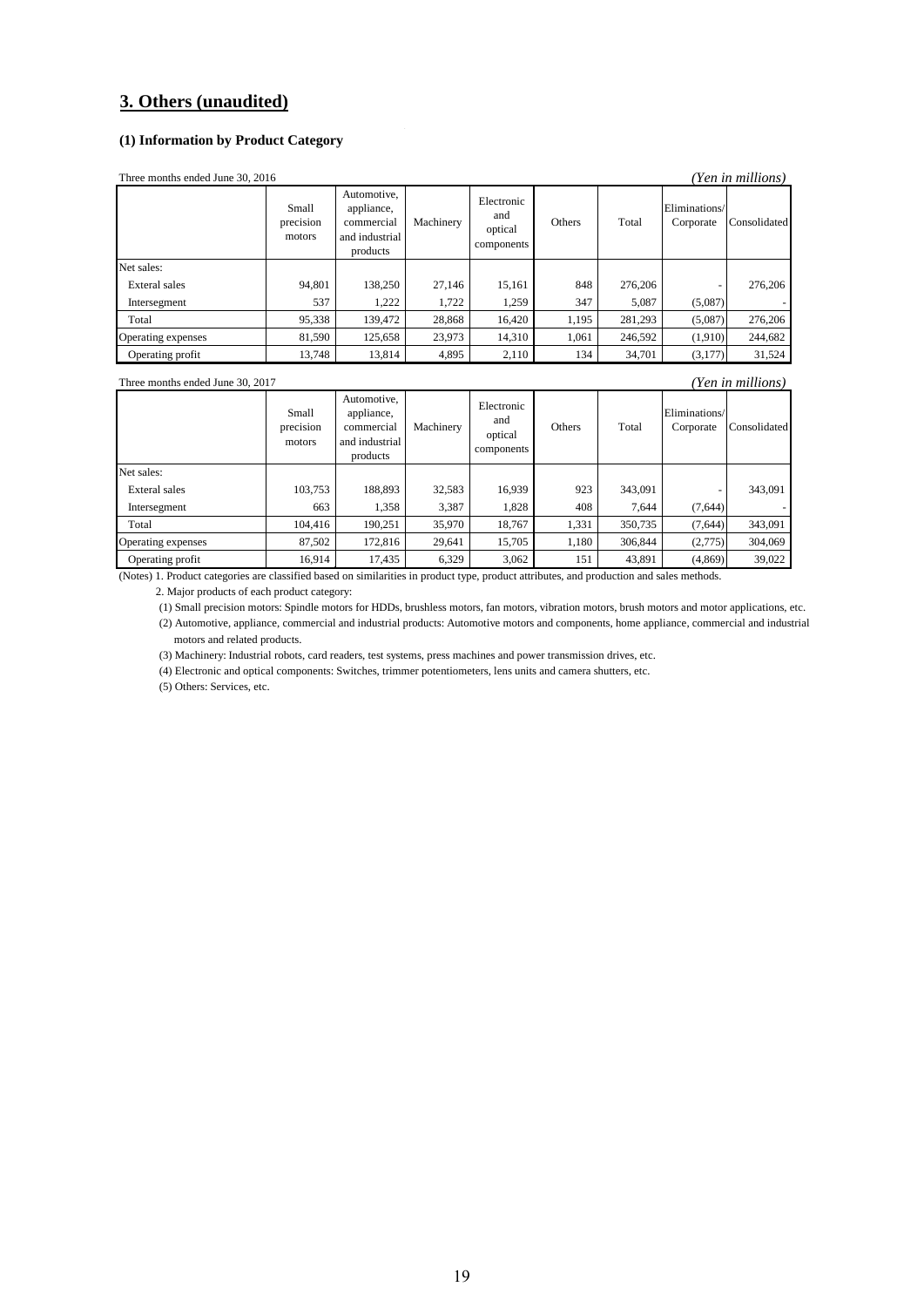## **(2) Sales by Geographic Segment**

#### *(Yen in millions)*

|           | Three months ended |        |               | Three months ended |         | Increase or decrease |  |
|-----------|--------------------|--------|---------------|--------------------|---------|----------------------|--|
|           | June 30, 2016      |        | June 30, 2017 |                    |         |                      |  |
|           | Amounts            | %      | Amounts       | %                  | Amounts | $\%$                 |  |
| Japan     | 68.450             | 24.8%  | 73.787        | 21.5%              | 5,337   | 7.8%                 |  |
| U.S.A.    | 48,675             | 17.6%  | 62,236        | 18.1%              | 13,561  | 27.9%                |  |
| Singapore | 13,557             | 4.9%   | 12,715        | 3.7%               | (842)   | (6.2)%               |  |
| Thailand  | 23,079             | 8.4%   | 28,846        | 8.4%               | 5,767   | 25.0%                |  |
| Germany   | 23,175             | 8.4%   | 26,878        | 7.8%               | 3,703   | 16.0%                |  |
| China     | 63,814             | 23.1%  | 79,124        | 23.1%              | 15,310  | 24.0%                |  |
| Others    | 35.456             | 12.8%  | 59.505        | 17.4%              | 24,049  | 67.8%                |  |
| Total     | 276.206            | 100.0% | 343,091       | 100.0%             | 66,885  | 24.2%                |  |

(Note) The sales are classified by domicile of the seller, and the figures exclude intra-segment transactions.

## **(3) Sales by Region**

| (Yen in millions) |                    |        |               |                    |         |                      |  |
|-------------------|--------------------|--------|---------------|--------------------|---------|----------------------|--|
|                   | Three months ended |        |               | Three months ended |         | Increase or decrease |  |
|                   | June 30, 2016      |        | June 30, 2017 |                    |         |                      |  |
|                   | Amounts            | $\%$   | Amounts       | %                  | Amounts | $\%$                 |  |
| North America     | 57,718             | 20.9%  | 69,122        | 20.1%              | 11,404  | 19.8%                |  |
| Asia              | 131,424            | 47.6%  | 156,436       | 45.6%              | 25,012  | 19.0%                |  |
| Europe            | 37,450             | 13.5%  | 57,582        | 16.8%              | 20,132  | 53.8%                |  |
| Others            | 4.616              | 1.7%   | 6,238         | 1.8%               | 1,622   | 35.1%                |  |
| Overseas total    | 231.208            | 83.7%  | 289,378       | 84.3%              | 58.170  | 25.2%                |  |
| Japan             | 44.998             | 16.3%  | 53,713        | 15.7%              | 8,715   | 19.4%                |  |
| Total             | 276,206            | 100.0% | 343,091       | 100.0%             | 66,885  | 24.2%                |  |

(Note) The sales are classified by domicile of the buyer, and the figures exclude intra-segment transactions.